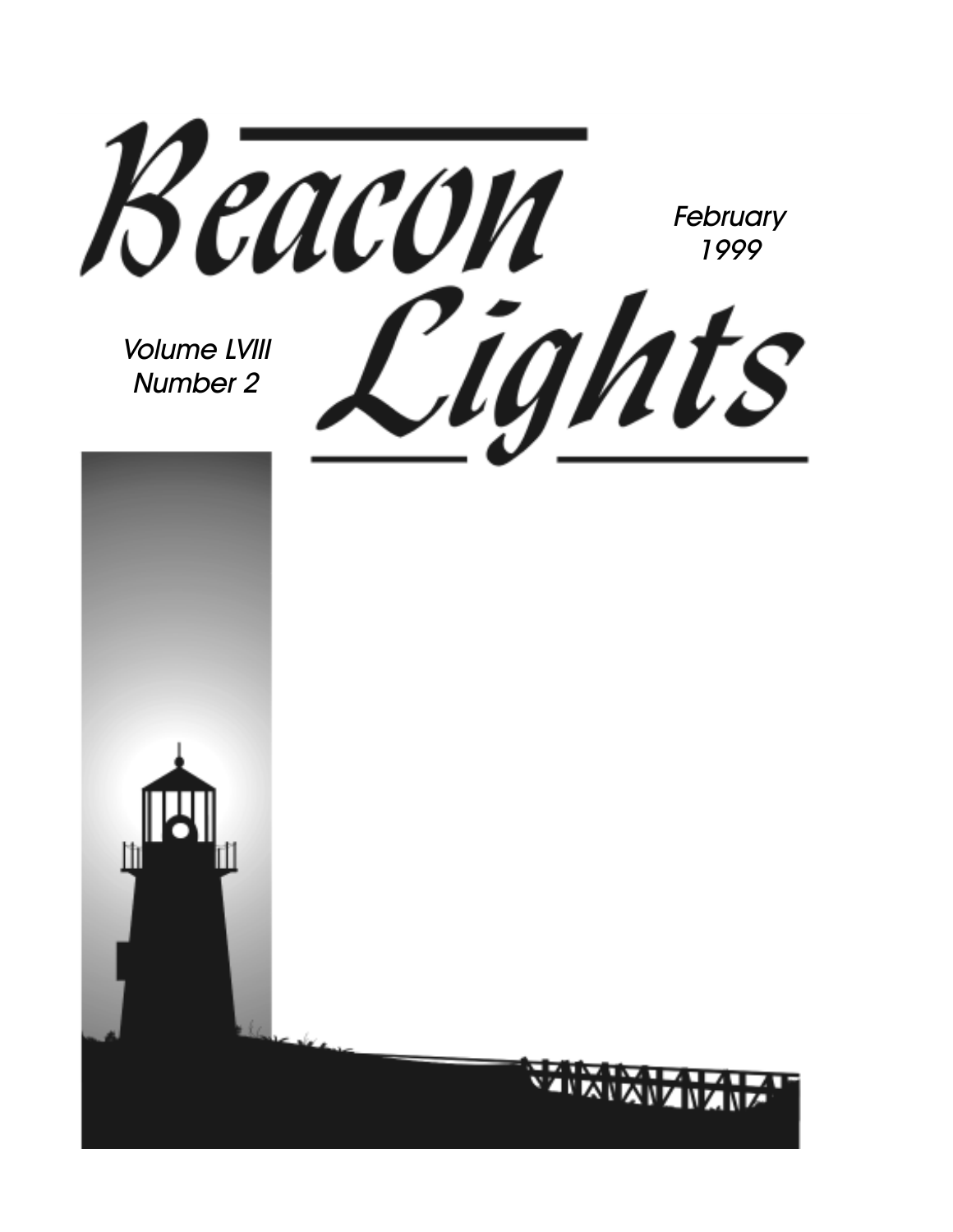### **Table of Contents**

| 3        | <b>EDITORIAL</b><br>A Little Cloud in the Sky                                          |
|----------|----------------------------------------------------------------------------------------|
| 5        | <b>FRUITFUL BRANCHES</b><br><b>How Are We to Worship?</b>                              |
| 7        | <b>FROM THE WEB</b><br><b>Whence Cain's Wife?</b>                                      |
| 8        | <b>FROM THE PASTOR'S STUDY</b><br><b>Gideon Appointed Under Jehovah's Banner</b>       |
| 11       | <b>CREATION THROUGH THE SPECTACLES OF SCRIPTURE</b><br><b>A Christian Inventor</b>     |
| 12       | <b>GEM OF THE MONTH</b><br><b>Christian Friendship</b>                                 |
| 13       | <b>WHERE WE STAND</b><br>The Christian's Attitude Toward Government (1)                |
| 15       | DEVOTIONAL<br>The Song of Zion                                                         |
| 19<br>20 | Music<br><b>Psalter 387-Our Only Saviour</b><br><b>Sing Praises with Understanding</b> |
| 23       | <b>BOOK REVIEW</b><br><b>The Escape</b>                                                |
| 23       | CHURCH FAMILY<br><b>Confession of Faith (7)</b>                                        |
| 26       | <b>CHURCH HISTORY</b><br>Through Strife to Victory-Chapter 13:                         |
| 29       | The Beginning of a New Denomination<br><b>Christians in the Ukraine</b>                |
| 30       | <b>CHURCH NEWS</b>                                                                     |
| 31       | LITTLE LIGHTS<br>The Folly of Pride                                                    |
|          |                                                                                        |

#### **BEACON LIGHTS**

#### BEACON LIGHTS STAFF

#### DEPARTMENT MANAGERS

| Subscription Manager  Mike Feenstra (616)531-2349 |  |
|---------------------------------------------------|--|
|                                                   |  |
|                                                   |  |
|                                                   |  |

#### EXECUTIVE FEDERATION BOARD

| Rev. C. Terpstra |
|------------------|
|                  |

All information and letters pertaining to the contents of the *Beacon Lights* mail to (e-mail if at all possible, or computer disks preferred):

#### EDITORIAL OFFICE

John Huizenga 621 Williams Randolph, WI 53956 Phone: (920)326-6186 Internet: jhui@internetwis.com

#### Subscription Price: \$10.00

For a subscription or an address change, please write: Beacon Lights P.O. Box 375 Jenison, MI 49428

#### EDITORIAL POLICY

The articles of *Beacon Lights* do not necessarily indicate the viewpoint of the Editorial Staff. Every author is solely responsible for the contents of his own article.

The *Beacon Lights* encourages its readers to contact the editorial office with any questions or comments. Letters may be edited for printing. We will not publish anonymous letters, but will withhold names upon request.

If any material of *Beacon Lights* is reprinted by another periodical, we will appreciate your giving the source and forwarding the printed periodical to the Editorial Office.

*PUBLISHED MONTHLY BY THE FEDERATION OF PROTESTANT REFORMED YOUNG PEOPLE'S SOCIETIES*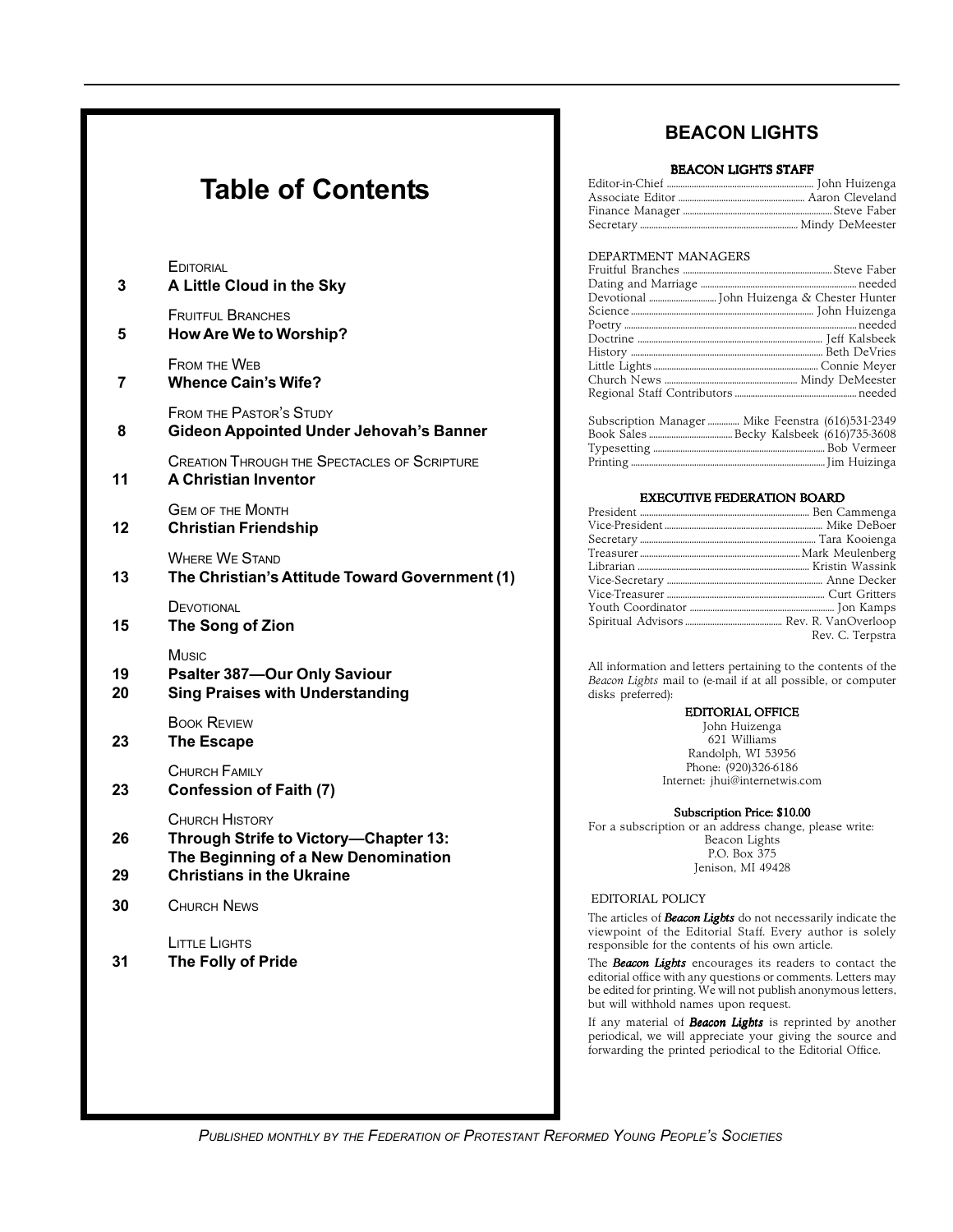# A Little Cloud in the Sky

by John Huizenga

early two years have gone by since that most wonderful day, the day when the longing, the loneliness, the heartaches, the desire to be married, were all over. Then life began. United is love we walked into a new life to en loneliness, the heartaches, the desire to be married, were all over. Then life began. United in behind, never to return. Never again would we have to feel left out on Valentine's Day. Now we had each other.

There were the rumbles of thunder to warn us that married life was not all sunshine and roses: the statistics of a 50 percent divorce rate, the fighting and bickering of those who do stick together, and even the unhappy faces of married couples in the pew next to us in church. Some made half-hearted comments about being tied down with a ball and chain, losing the freedom of single life, etc.

So what is the truth? Is a happy marriage all a delusion? Is a "honeymoon period" the only thing to look forward to? Is there, perhaps, one out of a million marriages that is truly happy; and is it worth the gamble just to get out of single life?

I must confess that I do have one regret being married. I found one dead petal among the roses. There is a little cloud in the otherwise sunny sky. It was not, however, anything that the poker-faced marriage prophets warned us about. It was not the loss of a carefree life. It was not the loss of freedom. It was not any disappointments with the joys of married life. No, the only regret I have is the time and energy I wasted fretting about single life. I wish now that I had used the good gift of single life more carefully.

The time you have as a single man or woman in the church is precious time. Once you get married, some good things are lost for good. Single life is not just an empty time to wait and fill with the pleasures and/or riches of earthly life. It is precious and useful time. It is a time that can be spent either for the building up or for the crumbling of the church. Ironically for myself, and for others I know, it was not until I began to realize the value and usefulness of single life that suddenly God brought a marriage partner into my life and graciously gave us a happy and peaceful marriage. Then it was too late to use that precious single time. The time was gone.

One of the valuable things that you have as a single person is time itself. Perhaps you laugh and say, "are you kidding? I am so busy I hardly have time to read this article." But think about it. Married people are called by God to spend time with one another as well as with the children God may give to them. Time spent with one another is necessary for a strong and happy marriage. Unity in Christ is at the foundation, but the foundation is worthless if no relationship is built upon it. A godly marriage will not survive if the husband spends all his time at his job or pursuing his own interests after work. He needs to spend time at home with his wife and family. The single person does not use his time for these things. This is time that you have at your disposal. You have a serious responsibility to use this time wisely.

The time that partners in a godly marriage spend on the marriage can be spent in many different ways by the single person. First of all, there are many foolish ways to spend that time. You waste your time if you spend it fooling around, hanging out with trouble makers, going to movies, or watching television. Time spent in this manner will hinder your relationships within the body of Christ and produce ignorance of the truth and vain strife. Wasted time is not innocent fooling around during a time in life that does not matter for the future. It is a precious time that always has consequences for the future. Drinking, listening

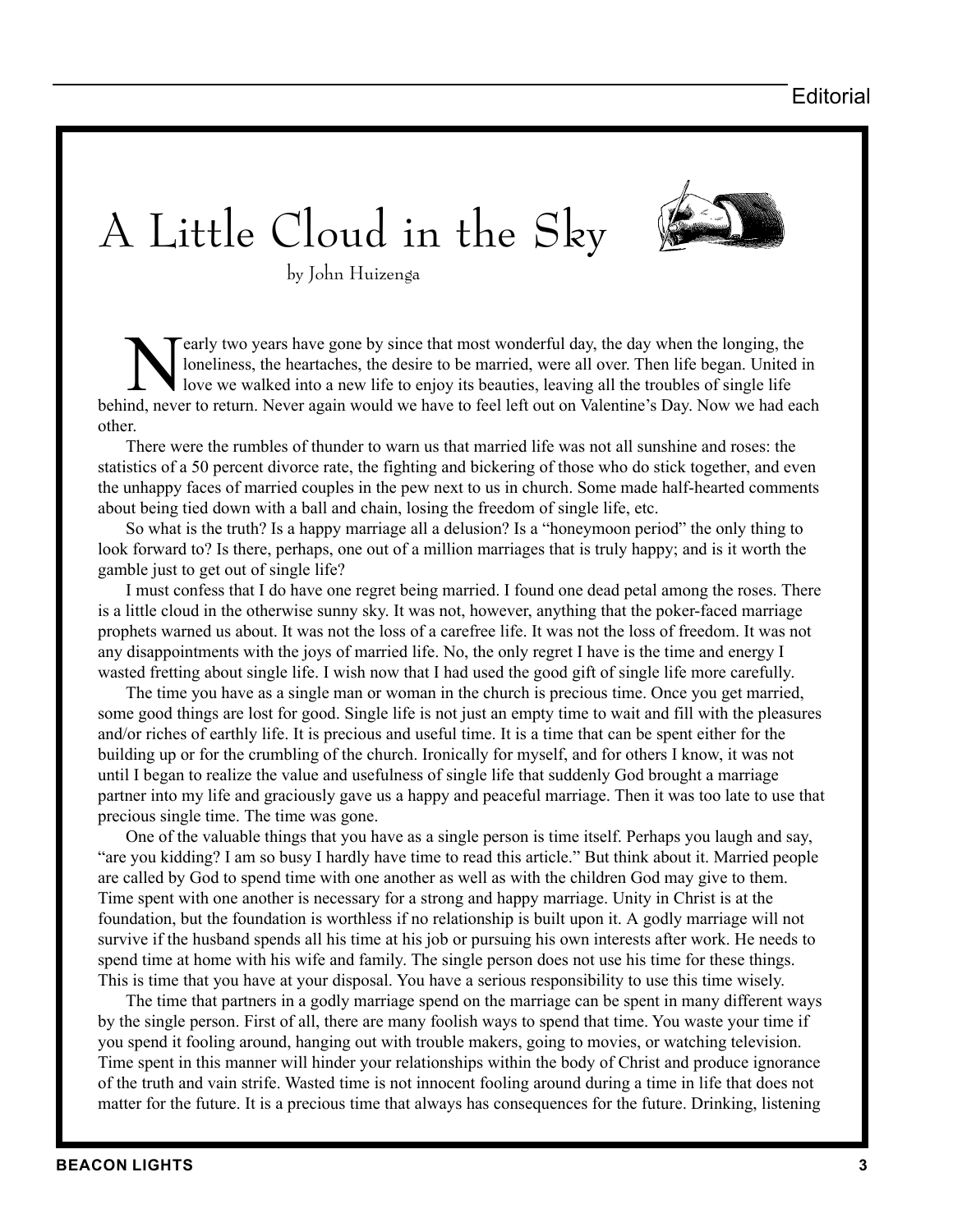to rock music, fornication, and pornography will also bring misery in single life as well as married life. These things make you rotten wood in the structure of the church. If you get married, these things will make your family as well as future generations weak if not spiritually dead and cut off from the church.

God calls you to use the time of your single life wisely. This is a time in which you must practice and prepare for life as a member of the body of Christ. Don't fool yourself thinking that you can visit the lonely, help out with meals, or be an elder or deacon later on in life. By then it will be too late. Your patterns of life will have been set and will be very difficult to change. The godly examples of life in the body of Christ such as Abel, Moses, Ruth, David, Samuel, Daniel, Timothy, and others teach us that such life begins early—in your teen years.

Do you have a good job? Have you been offered a position that offers more money but would require more of your time? Consider first how you could best serve God. Does your mind fill with visions of a more luxurious lifestyle, or financial needs in the church? Perhaps your overtime would interfere with volunteer work in the church, society, or other meetings. If it does, be content with less income so that you can be more active in the church.

You go off to college. You may know what you want to study, or you may be unsure. Do you have the body of Christ in mind? When you do, you certainly will not go just to get out from under your parents and have a wild fling. You will not pursue a line of study that will take you away from the church. Take seriously the need for godly teachers and faithful ministers. In all your studies, be diligent to grow in your knowledge and talents.

You like to socialize with friends. The church of Christ suffers terribly with the gossip of those who use their tongues to exalt themselves. Set a good example, stamp out gossip in your conversations as a young person. Practice listening and building others up in their faith. The whole church grows and is strengthened by your godly conversation. If you want to talk profitably, you also need knowledge of God's word and a godly heart. Your tongue is a powerful member, guard it with prayer and understanding. Practice that now, or you will begin traveling a road of grief and misery for the church. The older members who gossip in the church began in their youth and said "I will get serious when I get older."

Your time of being single is put into good use when it is given to instruction in music and singing. Traveling around the world to visit other saints can increase your zeal for mission work and give you valuable insight in consistory, classis, or synod meetings. Learn how to cook with a view to helping the sick or afflicted in their times of need. Pursue an interest in writing for the sake of Christian literature for children, teens, or adults. Volunteer your abilities for treasurer, secretary, or president of society. Devote time to send cards for the sick or special occasions of those in the church. Make yourself available to babysit for a needy family in the church for free. Join the Beacon Lights staff or try your hand at some writing for other young people. Don't wait for someone to ask for your help, offer your help and don't give up when you get little or no response.

Perhaps you want more than anything else to have a godly home of your own. Don't begin by looking for a girl or guy that you are attracted to and then doing all you can to win their attention. You are not on the right track if you have to work so hard at dating that you can't even be yourself. Besides, you may bring yourself into the temptation of fornication which will only bring misery into a marriage. By all means, don't look for a date at a bar, theater, carnival, beach, or a worldly workplace. Look first at your calling as a single member of the church. Learn how to give of your time for others because this is very important in a sound marriage. Remember that a good marriage is such that you can never prepare enough to enjoy fully the marriage bond. Once married, you will always wish you had more love to give. You will never regret diligent careful preparation before marriage.

These are some of the things that are more easily done by the single members of the church. Many of these things can be done only with that time which God gives to you in single life. Doing these things will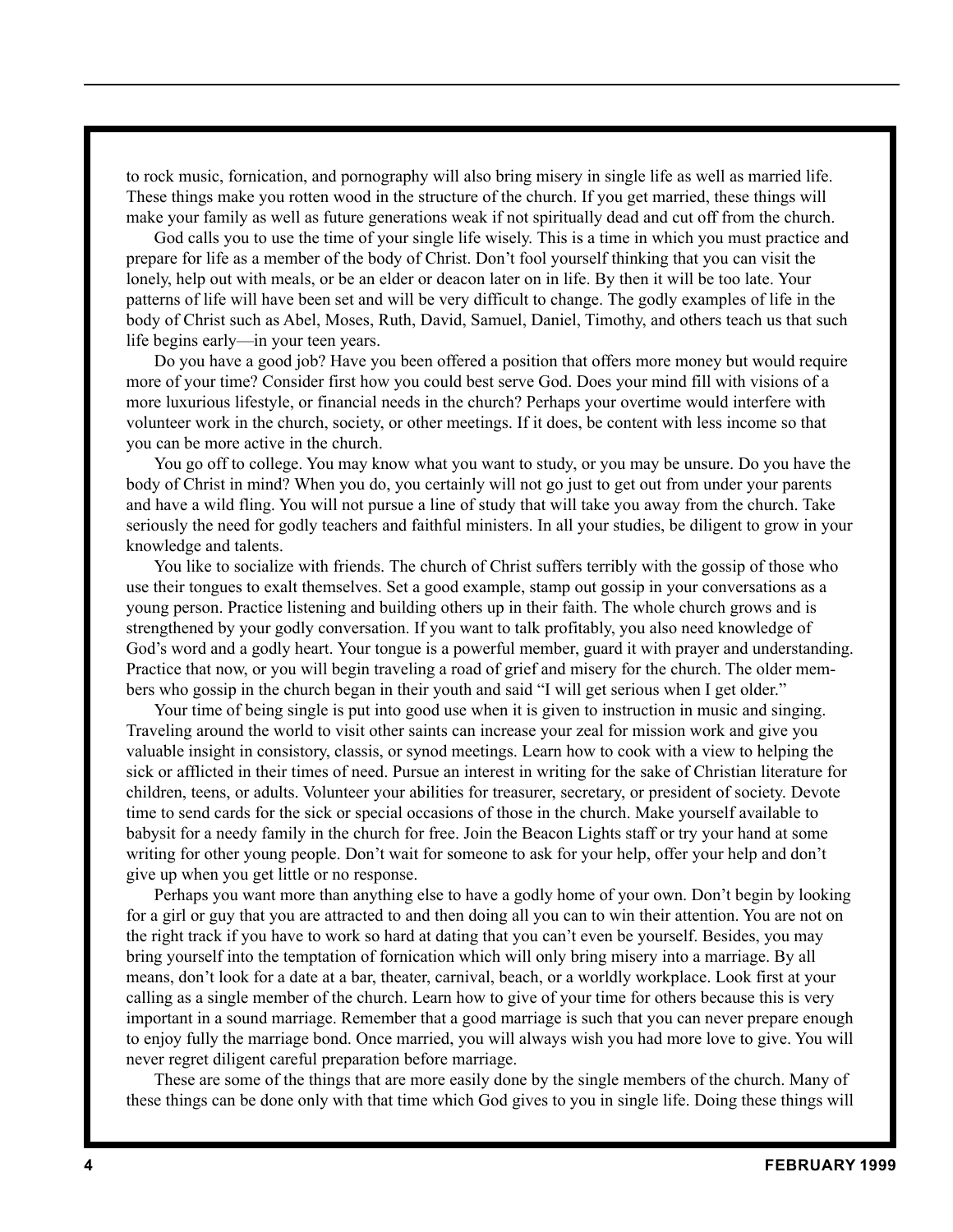bring you into the service of the body of Christ and prepare you for your place in the church. That discipline of giving your time and life for the church will also serve you very well in a happy marriage if the Lord is pleased to bring you a partner. By the grace of God you will not have to see that little cloud in the sky or brown rose petal in your marriage.

When your time as a single member of the church is used as God would have you use it, then He will give you the strength to be single and content, or He will give you a marriage partner with whom you will find an abundance of joy and peace in marriage. When the single life is squandered, filled with pleasures and abuses, and despised, then God may give you an empty life of discontent, or He may give you the partner you think you needed, along with much misery.

The church along with the pastors, elders, and deacons needs to express appreciation to those young people who do use their time wisely. May the whole church as a body encourage the single members in that calling which is essential for the future of the church. ❖

Fruitful Branches

### How Are We to Worship?

by Shanda Bleyenberg

s time goes by, worship is increas-<br>ingly changing in many churches.<br>Quilook explains that we all know we were ingly changing in many churches. Rev. McAtnee, in an article from *The Outlook*, explains that we all know we worship at church, but we are having a hard time deciding what worship is. The contemporary trend of worship tries to meet the needs of the people. Churches are making their worship services a little bit more attractive so people will come. On the other hand, the traditional approach of worship does not change for the people, but teaches the truth of God.

One major difference between the traditional and contemporary approach to worship is the preaching. Today, so many people want to be physically involved in the church service; they don't want to sit quietly and listen to one man speak. Therefore, churches cut sermons short and

increase choirs and audience-led activities. After all, this is a much more entertaining church service, and it most certainly should attract more and more people. In the newspaper *Christian Renewal*, D.G. Hart explains that worship is to glorify God; it is not designed for evangelism.

The question needs to be asked, "Is church for the people or is it for God?" Worship is most definitely for the glory of God. A few years ago, Rev. Dykstra (now professor in the Protestant Reformed Seminary) preached a sermon in Edgerton. I can clearly remember him saying, "I do not want any of you to walk out of here tonight and say that you got a lot out of the sermon." We do go to church to learn and to grow spiritually, but ultimately we go to church to glorify God's name, for His sake and not our own. So then how do we know what is the right way

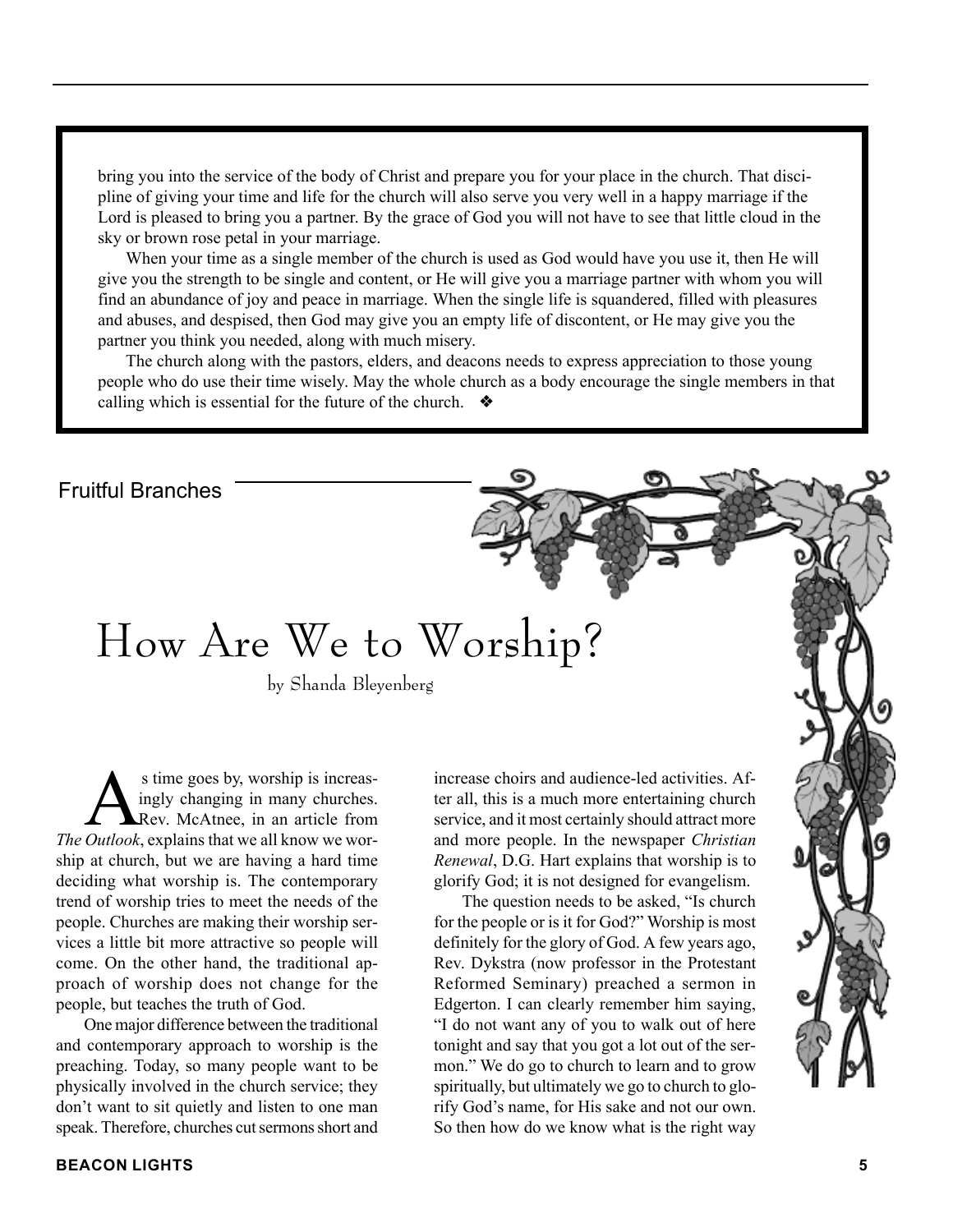to worship? We must look in the infallible Word of God to find the answer. Article Seven in the Belgic Confession explains how the manner of worship is written in the Scriptures. "It is unlawful for anyone to teach otherwise than we are now taught in the Holy Scriptures." The Scriptures are sufficient!

First, we must realize that preaching is the chief means of grace. It must be central in our worship services, and we must preach the pure truth found in the Holy Bible. "Preaching is the very power of God unto salvation" (Rev. Bruinsma). This central preaching is not so evident in the contemporary trend of worship. To keep this preaching in our Protestant Reformed Churches, parents and teachers are called to raise up children in the fear of God. "Train up a child in the way he should go; and when he is old, he will not depart from it" (Proverbs 22:6). We need to teach children at a young age to sit quietly and listen to the sermons. "As they grow their hearts and minds become trained in this spiritual exercise, and as a result they learn to concentrate on the preaching" (Rev. Bruinsma). In a classroom, the trend is to have cooperative work with visuals and hands-on activities. I think this is good, but teachers must have a balance. Teachers should teach their students to sit quietly, demanding their attention. This will help train them for a worship service.

In a classroom, teachers could have students with different beliefs. A child may come to school believing that God loves everybody. In this Post Modern world, it would seem right to say to the class, "Everyone may have their own beliefs. You may believe in a different God than I believe in. After all, we need to be tolerant and accepting of all people and their beliefs." This is so sad. We must not fall into this barrier; we must teach the truth from the Bible. We must not preach or teach for the people, but for God alone.

Singing is another part of worship that is greatly changing in the church. Few churches today sing from the Psalter as our denomination does. Churches are constantly updating their hymns. Many hymns are Godglorifying, but we still do not sing them in our worship service. Why not? The Holy Spirit provided His people a book of Psalms that are sufficient. What better songs could we sing than songs that are inspired by the Holy Spirit? The Psalms bring forth meaning best expressing our faith. Churches are constantly changing their music to be more self-fulfilling, entertaining, and up-beat. We need to sing for God, not ourselves. God wants truthful and precious words sung to Him.

I believe that the classroom is different from a worship service. Children can sing other songs than those from the Psalter. However, teachers need to be very careful about other songs presented to the class. In so many songs today, we see Arminian beliefs. We cannot teach our students songs that portray a God that loves all people when we teach them that this is a false belief. Teachers need to explain to their students how important it is that we sing songs that glorify the one and only true God. Teachers need to make their students realize that the Psalms are truthful and inspired by God.

Wherefore, although we look far and wide and search on every hand, we shall not find better suited to that end than the Psalms of David which the Holy Spirit made and uttered through him. And for this reason, when we sing them we may be certain that God puts the words in our mouths as if Himself sang in us to exalt His glory (John Calvin).

In both the worship service and the classroom, people must realize that God loves faithful and joyful hearts singing to Him. He looks at the heart, not at the voice. Teachers, encourage your students to sing praises unto God; encourage them to memorize songs and keep them in their hearts forever! My nephew, Cody, from the Redlands, California, congregation once said, "We need to memorize songs because some day our enemies might take our Bibles from us. But if we have songs and our Bible in our hearts, they can never take that from us." What child-like faith!

Worship is changing rapidly in this century. It will continue to change. Our calling is to stay strong in the truth. Let us pray for the ministers and teachers of our churches so they may preach and teach the truth from the Scriptures. May we look to God for guidance and realize that our worship is for the glory of God alone!

❖

#### **References**

"Psalm Singing" by Rev. Jason Kortering. "Questions about the WORSHIP SERVICES in the PRC"

by Rev. Wilbur Bruinsma.

*Christian Renewal.* "Reformed Worship" by D.G. Hart. Reformed Confessions

*The Holy Bible*: King James Version

*\_\_\_\_\_\_\_\_\_\_\_\_\_\_\_\_\_\_\_\_\_\_\_\_\_\_\_\_\_\_\_\_\_\_\_\_\_\_\_\_\_\_\_\_\_\_\_- Shanda is a member of Edgerton Protestant Reformed Church in Edgerton, Minnesota.*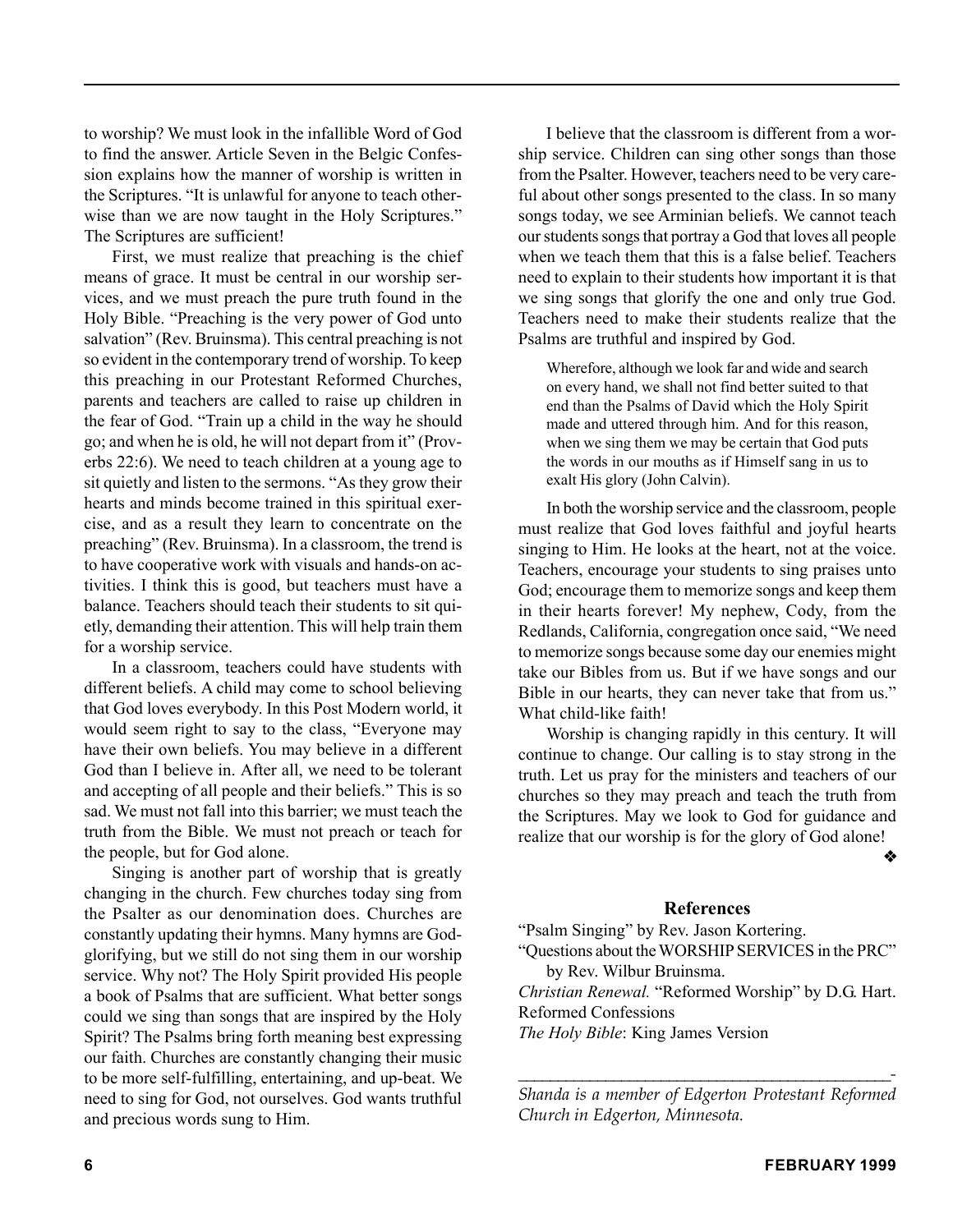## Whence Cain's Wife?

by Rev. Moore

#### **Question**

have a question regarding the first two chapters<br>in Genesis. In Genesis 1:26, we read "Let us<br>make man in our image, after our likeness: and<br>let them have dominion over the fish of the sea, and over have a question regarding the first two chapters in Genesis. In Genesis 1:26, we read "Let us make man in our image, after our likeness: and the fowl of the air, and over the cattle, and over ALL the earth, and over every creeping thing that creepeth upon the earth."

Then in Genesis 2:7, we read, "And the Lord God formed man of the dust of the ground, and breathed into his nostrils the breath of life; and man became a living soul," and verse 8, "...and there he put the man whom he had formed (in Eden)." Can I be correct in saying that in the first chapter, God first made a man to have dominion over all the earth (otherwise, how can we explain when Cain was "driven out" [Genesis 4] and found a wife in Nod, there had to be other men on the earth), then in Genesis 2, God made Adam and Eve, our first parents, and placed them in the Garden of Eden?

#### **Answer**

If I understand your question, you are asking<br>whether you can maintain that a man was cre-<br>ated different from Adam as recorded in Genf I understand your question, you are asking whether you can maintain that a man was creesis 1. Next, that Adam and Eve were created as our first parents as recorded for us in Genesis 2 as a different creation than is recorded in chapter 1. The basis for this contention being that when Cain was cast out of the garden he found a wife in Nod, giving evidence that other men were found there.

The short answer is no, this cannot be. Now the explanation must follow. In the first place we must understand that Genesis 1 and Genesis 2 are two accounts of the same creation, the latter being given to further explain the former. That they indeed speak of the one creation of God is plain from several things. The first thing we may say is the fact that at the end of the sixth day God ceased His creation work. Genesis 1:31-2:2 "And God saw every thing that he had made, and, behold, it was very good. And the evening and the morning were the sixth day. Thus the heavens and the earth were finished, and all the host of them. And on the seventh day God ended his work which he had made; and he rested on the seventh day from all his work which he had made." This makes clear that all was created, made during the six days of this creation. This includes Adam and Eve. This is clear also from the fact that Genesis 2 continues what was told us in Genesis 1. The heavens and the earth were finished and all the host of them, and God ended his work which he had made. Next, verses three and four of the second chapter

make it clear that now the Scripture speaks of that which was done and recorded for us during the creation week. It explains that God placed the plants and creatures in the earth, and that there was no man to till the ground. The Scripture now shows how God created Adam and Eve on the sixth day. This is further definition of that which God did, and explains further how Adam and Eve were made in the image of God, that they may walk as His covenant servants in the creation that He had made, serving God in the dominion that He gave to them over the creation. Further, that it was in the sixth day that Adam and Eve were created is evident from the fifth chapter where we read, "Male and female created he them; and blessed them, and called their name Adam, in the day when they were created," verse 2.

Now with respect to Cain and his wife. It is not true that Cain found his wife in Nod, the Scripture does not say this, nor does it imply it. What the Scripture does say is the following found in Genesis 4:17 "And Cain knew his wife; and she conceived, and bare Enoch: and he builded a city, and called the name of the city, after the name of his son, Enoch." The Scripture uses the term "knew" to indicate the coming in of husband to wife that she might conceive and bear a child. It was undoubtedly the case that Cain took with him his wife and children, and others of his household when he was forced of God to be a vagabond and sent out from the people of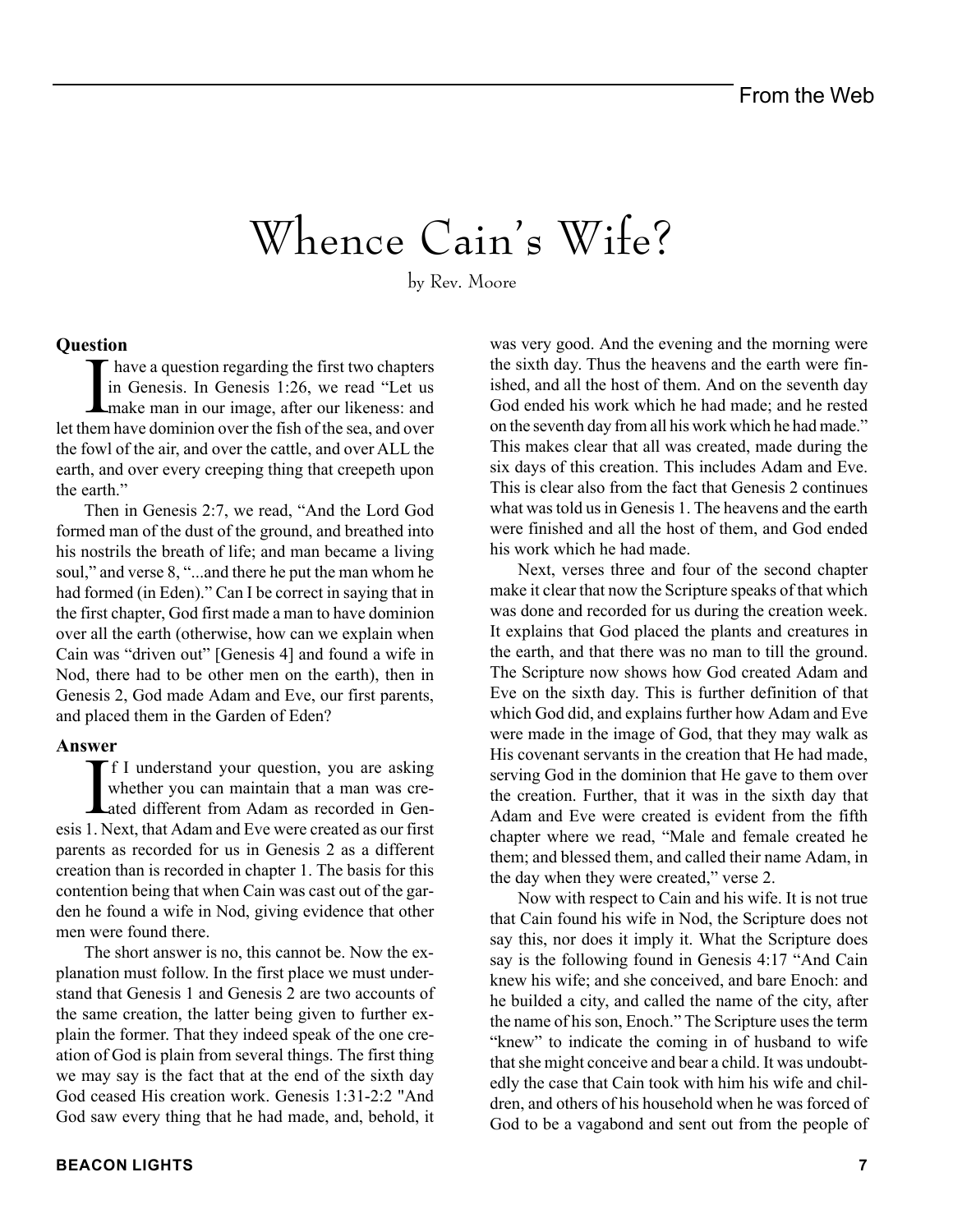God. He and his wife bear other children namely those named in this chapter, as well as others.

All of mankind came out of Adam and Eve. There would be a two-fold seed, one the seed of the woman with whom God established His covenant in Christ. The other would be the seed of the serpent of which was Cain and much of his offspring. Cf. Genesis 3:15.

#### From the Pastor's Study

I trust that this will help.

Remember to write your questions to me at revmo@mtc.mtcnet.net. Also feel free to write follow up questions. ❖

*\_\_\_\_\_\_\_\_\_\_\_\_\_\_\_\_\_\_\_\_\_\_\_\_\_\_\_\_\_\_\_\_\_\_\_\_\_\_\_\_\_\_\_\_\_\_\_ Rev. Moore is pastor of Hull Protestant Reformed Church in Hull, Iowa.*



by Rev. Richard J. Smit

That banner was unfurled over a dark moment<br>in Israel's history. At the time, the Midianites<br>covered the land like a blanket of innumer-<br>greeshoppers (Judges 6:5), Israel had been greetly in Israel's history. At the time, the Midianites able grasshoppers (Judges 6:5). Israel had been greatly plundered and oppressed because of the Midianites. What was particularly stinging about the oppression was the fact that this situation was on account of their own sin. That is plain from Judges 6:1 where we read that "the children of Israel did evil in the sight of the LORD." For their sin of turning from Jehovah, the Righteous Jehovah gave Israel into the hand of their enemies. Israel is chastised for their sin.

We learn from the context that after the prophet came to rebuke them (Judges 6:7-11), Israel apparently repented of their sin. In that dark moment of oppression, Jehovah in mercy unfurls His banner of deliverance as seen and confessed by the mouth of Gideon. Jehovah gave a banner to Gideon and His repentant Israel, who feared Jehovah (Psalm 60:4). That banner would be displayed over the battle field for the sake of Jehovah's glory and the salvation of God's people. Under that banner Gideon was commissioned to fight. Under that banner he would go forth to the battle field as one man against thousands.

In Judges 6:11 we find that the Angel of Jehovah went and appeared in a small and insignificant town which was Ophrah. His purpose was to appear to Gideon in order to appoint him to the position of deliverer of Israel. When the Angel of Jehovah appeared to Gideon, Gideon was hiding and secretly threshing wheat in the winepress in order to keep his wheat from being taken by the Midianites. While Gideon is busy with the task at hand, the Angel appeared to him, and announces to Gideon, "The LORD is with thee, thou mighty man of valour!"

How contrary was what the angel said to reality. So thought Gideon as reflected in his immediate response. "Oh my Lord, if the LORD be with us, why then is all this befallen us? and where be all His miracles which our fathers told us of, saying, "Did not the LORD bring us up from Egypt? but now the LORD hath forsaken us, and delivered us in the hand of the Midianites" (Judges 6:13).

Gideon shows himself a spiritual man who understood the Israel's history very well and in light of that understood the times in which the Israelites lived. Here in Gideon is the evidence of the beginning of the spiritual valour of which the Angel spoke. That response is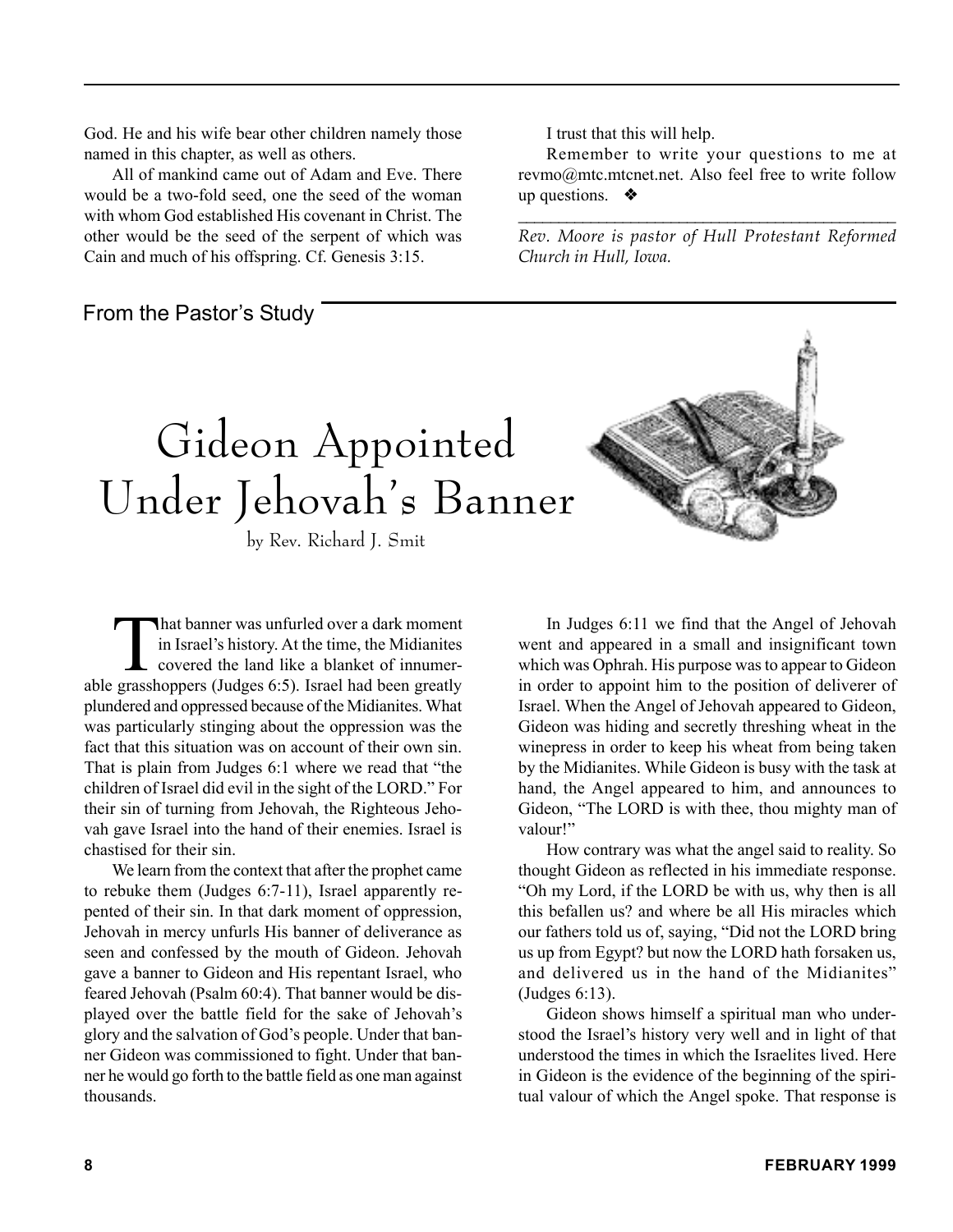the evidence of the working of God's grace and Spirit in his heart and mind.

Again the Angel responds unhesitatingly: "Go in this thy might, and thou shalt save Israel from the hand of the Midianites: have not I sent thee?" (Judges 6:14) Gideon was Jehovah's choice for deliverer and judge over Israel.

He was the correct choice, too. Sometimes a child of God will question improperly Jehovah's choice of him to a particular vocation in life. He may question Jehovah's wisdom in using him in this or that particularly difficult situation in the home, school, or congregation.

Gideon also improperly questions Jehovah's wisdom here. Was he the right choice? Gideon did not think so. He was surprised and gave three reasons why Jehovah's decision made little sense to him (Judges 6:15).

First, he objected that his family was poor. If he were to be leader, he needed power. He needed the power of wealth, prestige, and a good blood line to command the allegiance and abilities of his soldiers. Besides, what kind of enthusiasm could a poor man generate in his troops before an enemy that was without number, both they and their camels (Judges 6:5)? Who would listen to the wisdom of a poor man (Ecclesiastes 9:16)? Gideon appeared to present a valid objection.

In addition, he reminded the Angel of Jehovah that he was from the tribe of Manasseh. What Gideon meant was that according to his knowledge of history a leader ought not come out of Manasseh. Had not the promises which were given to Israel shown that Shiloh would not come out of Manasseh, but out of Judah? Besides, did not the Angel remember from Israel's history that Jacob had put his right hand on Ephraim's head, and not Manasseh's? Was not Joshua from that tribe of Ephraim? What nobility and valiant leaders could Manasseh produce? The Angel of Jehovah had come to Manasseh and in Manasseh had come to Ophrah, which was an insignificant town in the bottom corner of Manasseh's inheritance on the west side of the Jordan. So insignificant and unnoticed it was that we might have problems even finding it on our Bible map today. Perhaps, Gideon had another valid objection.

Finally, Gideon wondered about the wisdom of Jehovah's decision by reminding the Angel of the fact that he was the least in his father's house. Gideon believed that there were others in his family line that were more gifted and far more confident of themselves than he. His family name would have been the last family to

become a household name in Israel. In Gideon's mind, this was strike three. But, were these valid objections?

No. "Surely I will be with thee, and thou shalt smite the Midianites as one man." (Judges 6:16). The Angel of Jehovah affirms without hesitation and without debate the wisdom of God's choice for leading Israel's army under Jehovah's banner against the foe. This was Jehovah's correct choice.

That's true of all of Jehovah's soldiers whom He calls in the church militant to fight under His banner against the enemy. Though outwardly the world scoffs at God's sovereign and wise choice and though we might even improperly question God's wisdom concerning ourselves, nevertheless, it is the truth that Jehovah makes no mistakes. His sovereign wisdom is perfect in selecting us for the warfare of faith, and in selecting Gideon for delivering Israel from under the oppression of the Midianites. The New Testament supports that truth.

Because the foolishness of God is wiser than men; and the weakness of God is stronger than men. For ye see your calling, brethren, how that not many wise men after the flesh, not many mighty, not many noble, are called: But God hath chosen the foolish things of the world to confound the wise; and God hath chosen the weak things of the world to confound the things which are mighty; And base things of the world, and things which are despised, hath God chosen, yea, and things which are not, to bring to nought the things that are: that no flesh should glory in His presence. (I Corinthians 1:25-29).

That is why Gideon, who was not very mighty, not noble, and not confident, was Jehovah's correct choice to march under that banner which gives Jehovah alone the glory. God chooses and uses the weak and despised to show the wonder of salvation by Him alone. The subsequent history concerning Gideon which we will examine in the next issues make that truth abundantly clear.

However, Gideon was not so sure of his appointment to be the earthly general in Jehovah's army in Israel. He seeks a sign that his commission is really true and that Jehovah will be with him against that huge host of the Midianites. He seeks as he said "a sign that thou talkest with me." He wanted to know for certain that what the angel said to him was indeed true. So, Gideon proposes that the angel wait until Gideon bring forth a present (a meat offering). Gideon returns with a prepared kid, unleavened cakes of an ephah of flour in a basket, and with a kettle of broth. This he puts under the oak tree upon the rock as directed by the Angel. In fact, the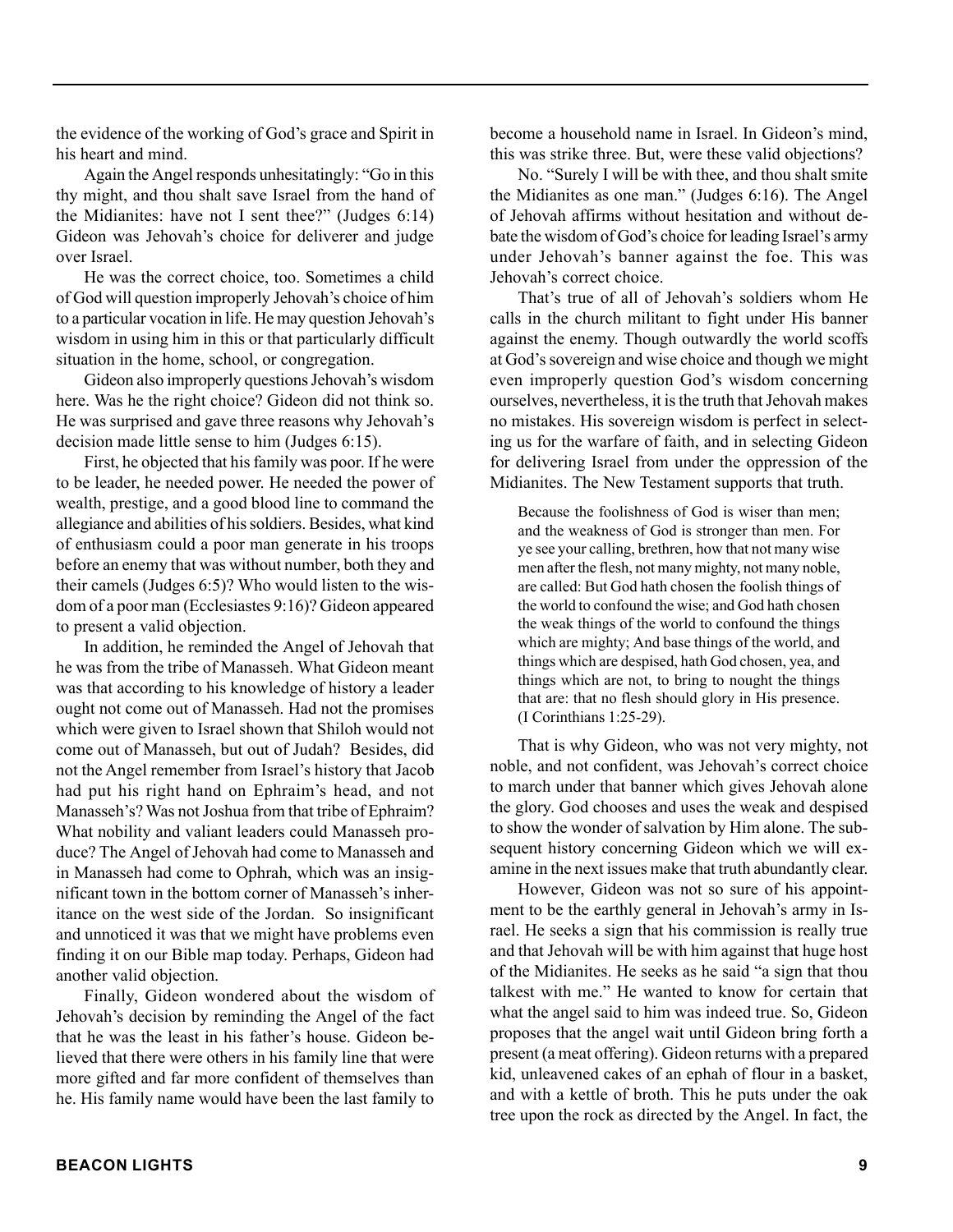Angel commands him to lay the bread and the meat upon the rock, and pour out the broth upon the meat and bread on the rock under the oak tree.

Then the Angel gives Gideon the sign which he requested. The Angel of Jehovah with the end of His rod touches the Gideon's meat offering, and immediately the offering is consumed. While fire rose up out of the rock to consume completely the meat offering, the Angel disappeared.

Unmistakably Gideon knew Who that man was. That was no mere man or prophet, but that was the Lord Jehovah! Jehovah had spoken with him. Gideon feared for his life! He had seen the Angel of Jehovah face to face! He expected to be consumed with fire like that meat offering on the rock under the oak tree.

But, behold, Jehovah comforts the heart of Gideon, "Peace be unto thee; fear not: thou shalt not die!"

What is Jehovah saying? "Gideon you will not be consumed by Me. You will live. You have peace. You will not die because I am with thee, Gideon. That is true because another will die in your place and in His blood you are covered in My sight so that the fire of my wrath will consume Him and not you. He will remove that wrath which you and Israel do deserve. Because of that great work to come, that is why Israel is not consumed. That is why you, Gideon, are not consumed."

Yes, Jehovah has made peace with His chosen people in the blood of the Lamb whose blood was shed on Calvary. That is the blood of the everlasting Covenant of peace with Jehovah.

In the confession of that principle, Gideon builds an altar and calls the Name of that place where Jehovah reveals Himself, *Jehovah-Shalom***.** That was the banner which Jehovah unfurled. Now, under that banner which was unfurled before his spiritual eyes and confessed with his believing heart, Gideon must now go forward in faith into the battlefield against the Midianite horde.

We in the New Testament march under the same banner. We are given the banner of Christ crucified and risen again. It is the truth that our sins are forgiven in the blood of Christ, the Captain of our salvation. It is the truth that Christ died on the cross and by that death conquered the dominion of darkness. It is the truth that Christ arose in victory and reigns in His people by His Word and Spirit. Thus, Jehovah gives us also the banner of peace, Jehovah-shalom! That is the banner of our Lord Jesus Christ Who is our peace (Ephesians 2:14) and who made that peace through the blood of His cross (Colossians 1:20).

What is that peace? It is not an earthly peace. It does not mean earthly life without conflict. Gideon would immediately be shown that reality as we will see in more detail next time. He would learn that fighting under the banner of Jehovah-shalom, did not mean family peace or compromise. It would mean conflict. True peace is spiritual. The peace of Jehovah is essentially peace with God through our Lord Jesus Christ by His Spirit who works peace in our hearts and consciences. It is peace founded on the truth and enjoyed in the faithful confession of the truth. Under that banner, Jehovah commissions Gideon to lead forth His people to battle the **Midianites** 

Notice that Jehovah chooses and uses an unconfident, insignificant, and unknown Gideon to lead His people. But, does not Jehovah do the same today?

Jehovah has given us the glorious banner of the Reformed Faith. Yet, under that banner, Jehovah commissions men to fight the battle of faith. He commissions in the church officebearers and the individual believer anointed with the Spirit to fight under that banner. But, it is plainly clear that Jehovah has gathered around His Great Standard an army of weak soldiers. Jehovah gathers the uneducated, poor, despised, and sinners around His standard. Looking at ourselves, we would say, "Surely, we will be defeated! It is a lost cause right from the get-go!"

We learn that because this is Jehovah's banner, the battle is also Jehovah's. He uses us who are weak that no flesh will glory in His presence, but that all the glory of the victory is to Him alone. Thus, Jehovah reminds us that we have nothing to fear because Jesus Christ is the Captain of our salvation and the Captain Who fights in and through us by His Spirit. Because that is true, the God of peace, will bruise Satan and his dominion under *your* feet (Romans 16:20). Yes, *our feet* by the sovereign grace and Spirit of Christ will march on the battlefield of faith to stand firmly on the neck of our enemies. We shall receive the victory in full.

Upon that sure promise and in a tranquil trust in Jehovah, both young soldiers and veteran soldiers of the church militant must fight the battle of faith. Though we fight in an age of spiritual darkness and against mighty enemies, Jehovah has unfurled His Banner over us, *Jehovah-Shalom*! Under that banner, He commissions His church militant to fight.

Since Jehovah is for us, who can be against us?  $\triangleleft$ 

*\_\_\_\_\_\_\_\_\_\_\_\_\_\_\_\_\_\_\_\_\_\_\_\_\_\_\_\_\_\_\_\_\_\_\_\_\_\_\_\_\_\_\_\_\_\_\_\_ Rev. Smit is pastor of Doon Protestant Reformed Church in Doon, Iowa.*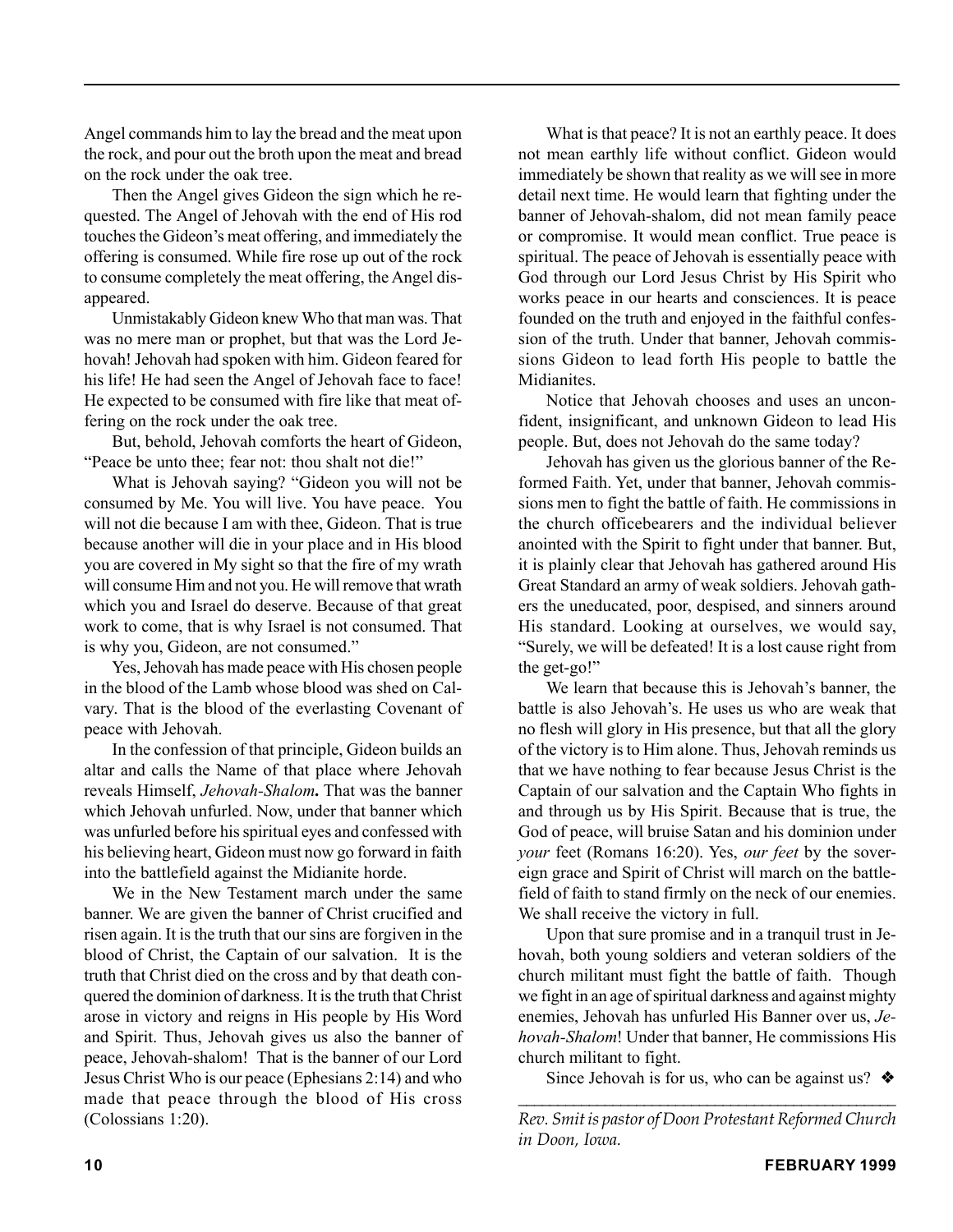## A Christian Inventor

by J.P. de Klerk

Message State of the Samuel Finley<br>Breese Morse (1791-1872) was the man<br>Sused by the telegraph system Breese Morse (1791-1872) was the man who invented the Morse alphabet (in 1836) used by the telegraph system.

But his contemporaries called him the American Leonardo da Vinci, because he was a gifted author, painter, inventor and professor.

However, most important is that Morse was a Christian who gave God the glory for all that he ever did with the talents which he had received. It is known that his father was a minister of religion who showed his son the right way to go.

When Samuel Morse was a boy, he was usually called "Finley," which was his second name.

He went to a traditional Christian school in the place where he lived. He was a bit difficult for his teachers because he was never out of mischief, but he was brilliant in the English language, Bible study and drawing portraits. Later he went to Yale University.

There he became famous because of what he did with the walls of his room. He carefully cleaned and prepared them, after which he started to make the most beautiful paintings on them. Several of the paintings were of stories from the Bible, as well as others like "wrestling students climbing the rock of knowledge." Everybody in the building came to see them.

The result was that he received orders to make portrait-paintings for many important people in the city. With the money he got he financed his studies.

After he got a degree he went to England, where he developed further his skill in making paintings using old techniques.

In his spare time he assisted a group of young Christians, who went to towns and villages spreading the Gospel.

Back in the USA he became famous as a portrait painter in Washington D.C. and had a big studio there. President Monroe and members of the government sat for him.

Later he moved to Concord, New Hampshire, where he met a Christian girl named Lucretia Pickering Walker. They married and started a Christian family.



When Morse paid a visit to Paris, he saw there for the first time a *semaphore*, which sent signals from one mountaintop to another. He found that fascinating, and he considered that it could be done more quickly with electricity.

But, back in the USA, he was appointed a Professor in sculpture and the art of painting, at the University of the City of New York. There, in the laboratory, he started with his experiments.

One young man, Alfred Vail, who had just finished his studies, became interested and offered to assist him (also financially). Morse and Vail had the same religious background.

In 1838 they went to the Franklin Institute in Philadelphia and did there a number of tests which went very well. In 1840 Morse was granted a patent in the USA; two years later also in France.

In March 1843 the American Congress asked him to make a telegraph system in the city of Washington D.C., with cables in the soil under the streets. That was not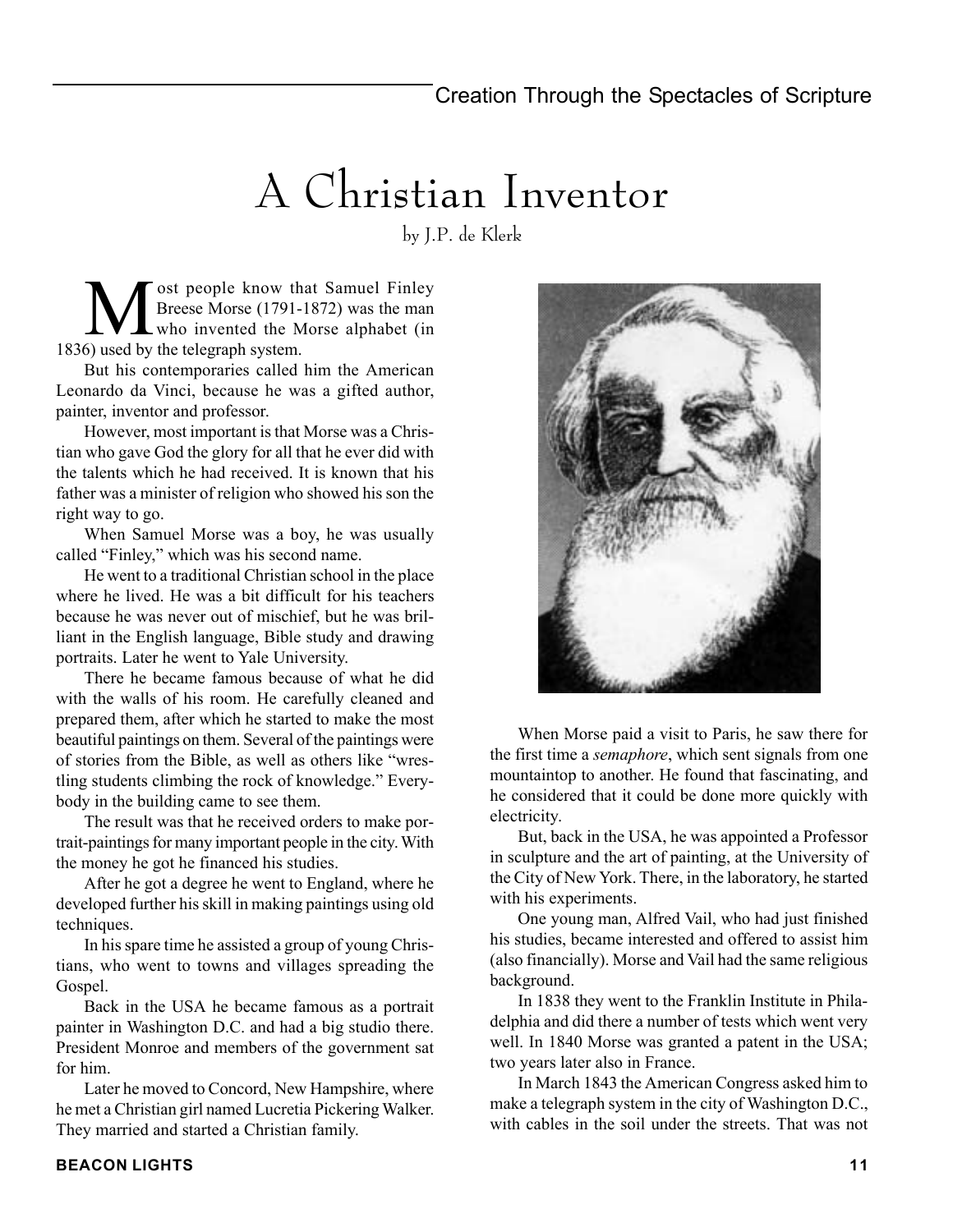(yet) possible, because reliable isolation material did not exist. Morse decided therefore to lead wire over poles, and to use the necks of bottles he had broken off for isolation.

On May 24, 1844, Morse and Vail sent for the first time a message to each other from Washington to Baltimore. Morse had chosen from his Bible, Numbers 23, clearly stating that God had made it, that He was the origin of the idea. The whole matter was a triumph for Morse nevertheless

But, within a few days 62 people came forward, saying that they had invented the same already much earlier, and so Morse had to defend his patent again and again in the Courts.

To journalists Morse said, "I stick to what is said in the 37th Psalm about not to become angry at those who do injustice against you."

### Gem of the Month

In the meantime he wrote several books about orthodox (old-fashioned) Protestant faith, and also quite a few pamphlets, which were used for evangelism inside and outside the USA. Morse was involved in the building of a number of churches and two Christian high schools.

His talents and work were widely recognized by high distinctions (medals, honorary titles, and gifts) from France, Austria, Denmark, Italy, Portugal, Germany, Spain and Turkey. When a journalist asked him about this, he answered "There are more important things waiting for those who belong to Jesus Christ. The treasures of God never fade away." ❖

*\_\_\_\_\_\_\_\_\_\_\_\_\_\_\_\_\_\_\_\_\_\_\_\_\_\_\_\_\_\_\_\_\_\_\_\_\_\_\_\_\_\_\_\_\_\_\_\_\_ J.P. de Klerk is an author and journalist from Ashhurst, New Zeeland.*

## Christian Friendship

*I T'S GREAT TO HAVE <sup>A</sup> FRIEND LIKE YOU While traveling on life's road, For when I'm weak and weary You help me bear my load.*

*I*<sup>T's GREAT TO HAVE A FRIEND LIKE YOU<br>While I journey through the years,</sup> *T'S GREAT TO HAVE <sup>A</sup> FRIEND LIKE YOU To share my joys and sorrows with, My gladness and my tears.*

*I*<sup>T's GREAT TO HAVE A FRIEND LIKE YOU<br> *While I walk the narrow way,*</sup> *T'S GREAT TO HAVE <sup>A</sup> FRIEND LIKE YOU Who will in love reprove me If I should go astray.*

*I*<sup>t's GREAT TO HAVE A FRIEND LIKE YOU<br>While I struggle hard with sin.</sup> *T'S GREAT TO HAVE <sup>A</sup> FRIEND LIKE YOU Together we battle temptations And strengthen our friendship again.*

*I T'S GREAT TO HAVE <sup>A</sup> FRIEND LIKE YOU, You make me more assured, For when I doubt and might ask, "Why?" You point me to God's Word.*

*I*<sup>T's GREAT TO HAVE A FRIEND LIKE YOUR **I** know you're always there.</sup> *T'S GREAT TO HAVE <sup>A</sup> FRIEND LIKE YOU, I thank you now for all you do Our friendship is so rare.*

*I<sup>T's</sup>* GREAT TO HAVE A FRIEND LIKE<br>For such is hard to find. *T'S GREAT TO HAVE <sup>A</sup> FRIEND LIKE YOU, For friendships rooted in the Lord Are of the rarest kind.*

*I T'S GREAT TO HAVE <sup>A</sup> FRIEND LIKE YOU, The world sees it too, They see the light of Jesus Christ Come shining through in you.*

*I T'S GREAT TO HAVE <sup>A</sup> FRIEND LIKE YOU, As I journey to life's end. I only pray that as I go, I, too, am such a friend.*

*—Sherry Koole*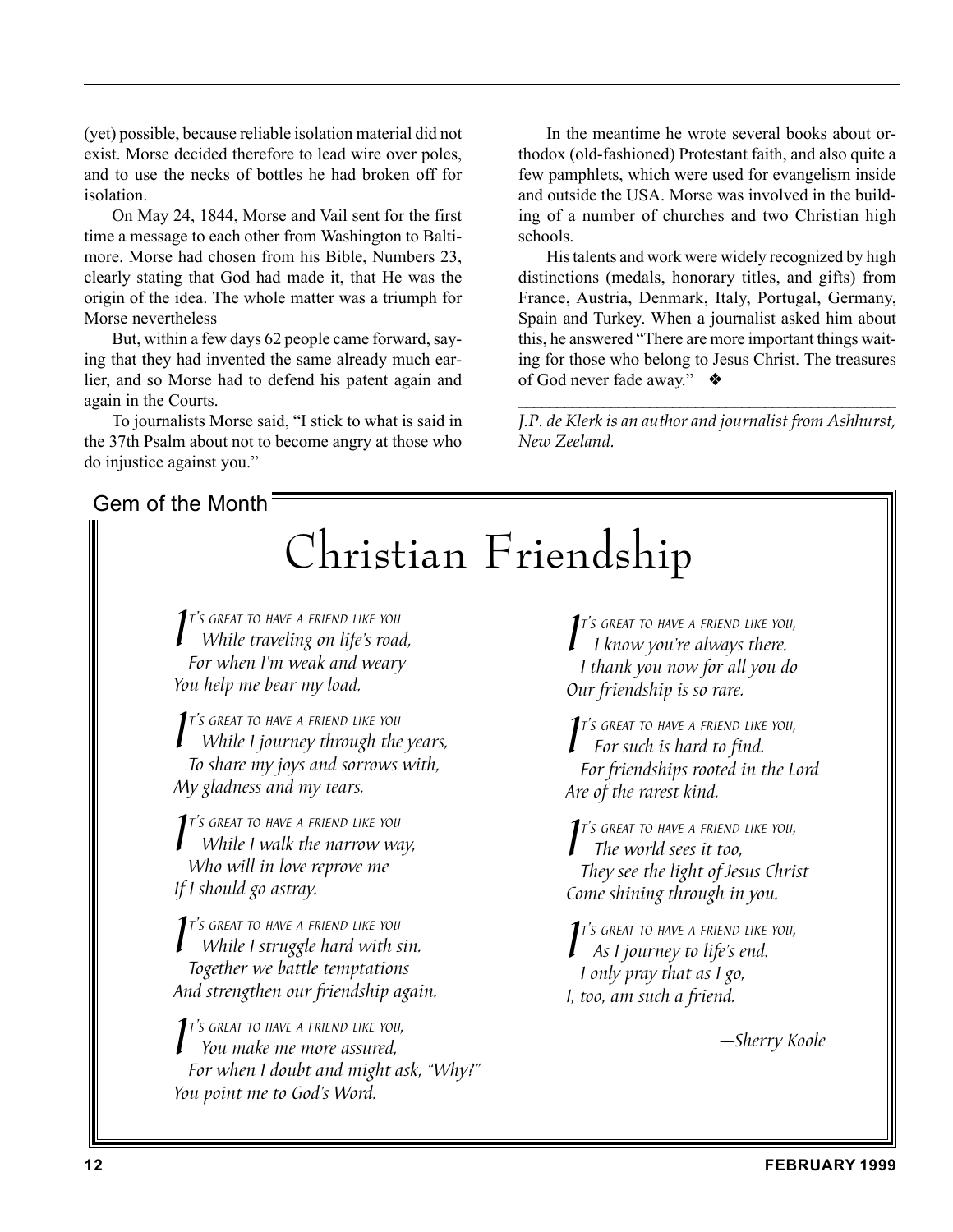## The Christian's Attitude Toward Government (1)

by Prof. Robert Decker

*The following is the text of a lecture given in the First Protestant Reformed Church, Holland, MI, November 6, 1998.*

The question before us tonight is occasioned<br>by the scandalous behavior of our nation's<br>president. For the second time in a little over by the scandalous behavior of our nation's president. For the second time in a little over twenty years the House of Representatives is considering whether to impeach our president. There's no disputing what the president did. He admitted finally that he repeatedly transgressed the 7<sup>th</sup> commandment of God's Law and that he had lied to the nation.

It is my opinion that his behavior renders the president unfit to continue in the high office of the presidency of the United States. He ought to resign. If he does not resign, the president ought to be impeached by the House of Representatives and put out of office by the Senate.

But, the question is what must be our attitude toward Mr. Clinton? Must we still honor and obey him?

This is a real and serious question also in countries where saints are persecuted. Must the persecuted saints be subject toward their persecuting government?

In regard to the Christian's calling toward the civil government, the Bible speaks clearly. In Romans 13:1- 7, Scripture requires that we obey the government. There can be no doubt about the fact that this passage speaks of the civil government. The passage speaks of the "higher powers." "Powers" is really "authorities." And, authority has to do with the right to rule or govern. "Higher" means to be superior in rank, to stand over others. That these superior authorities refer to the civil government is obvious from the reference to their bearing the sword (verse 4). And they are called "rulers" (verse 3). It is obvious as well from the fact that we need

to pay them tribute, i.e. we must pay taxes to them (verses 6 and 7).

In this connection we note too that Scripture nowhere sanctions a particular form of government: an oligarchy, a monarchy, or a democracy. Hence, regardless of the form of government, every soul must be subject to the superior authorities.

The Christian, therefore, must not resist the authority! To resist is to range in battle against, or to line oneself up against the authority. It's to oppose the authority. We may not do this. To do this would be just plain disobedience to the clearly expressed will of God.

Positively, the passage says, "Let every soul be subject to the superior authorities. To be subject means to arrange under, to be submissive to another. In plain language it means to obey the superior authorities. We must live our lives in harmony with the laws which the superior authorities promulgate and enforce. This is true for "every soul," i.e., for every person, every citizen. No one is exempt. But, especially does the inspired apostle mean every Christian. He's writing to the church in Rome. Of all citizens it is especially important that the Christians be obedient to the superior authorities.

> Of all citizens it is especially important that the Christians be obedient to the superior authorities.

Being subject, obeying the superior authorities means we do not do evil. If we do evil we have every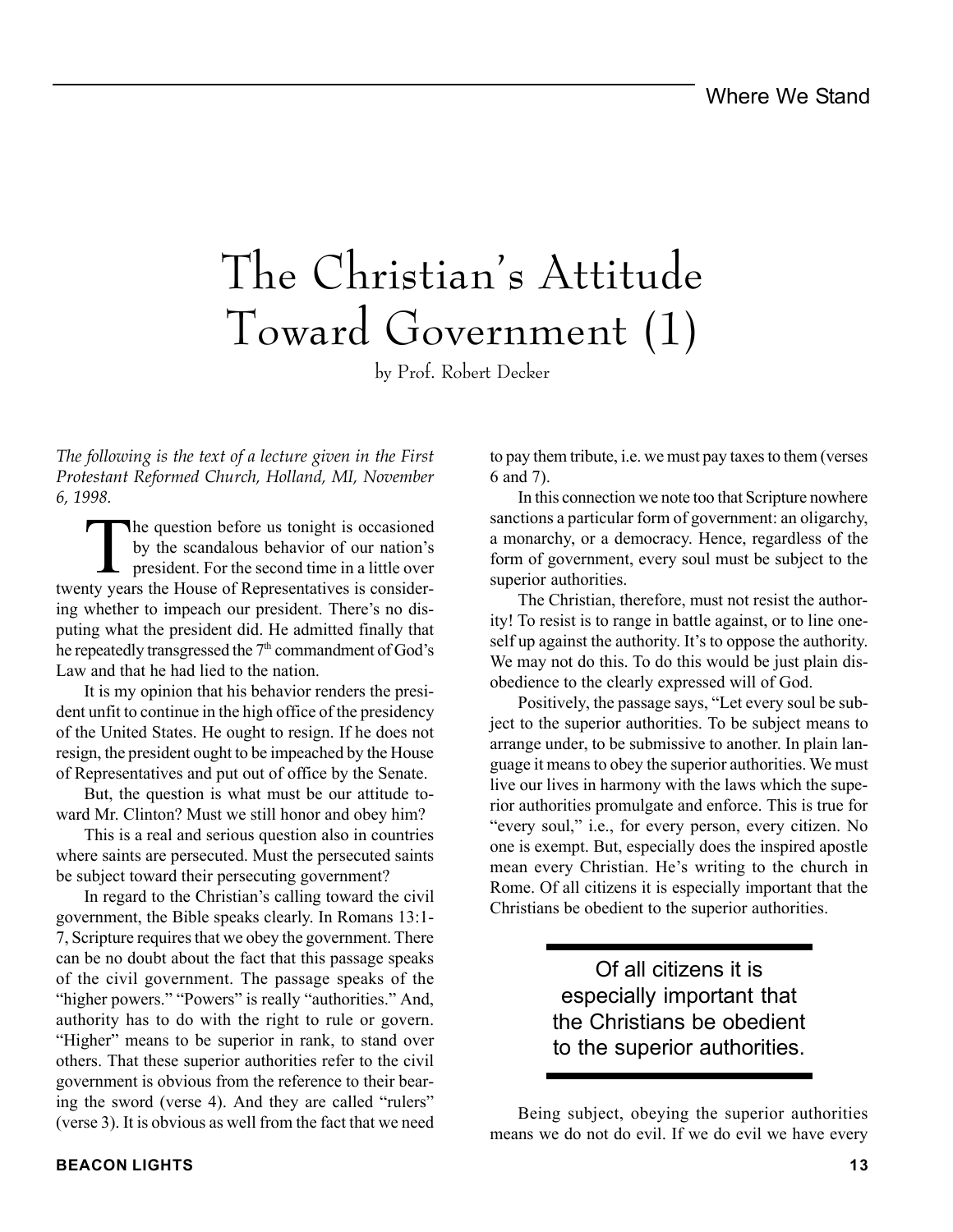reason to be afraid of the authorities, for they must avenge evil and they bear not the sword in vain. Rather we do good: out of faith, according to the law of God, and to God's glory. That's doing good. This is obeying the authorities.

This is God's command. Here we have no options. We must be subject, submissive, obedient to the superior authorities. This is a divine imperative! God requires this of us.

That this is the case is emphasized in Scripture. Titus, the preacher in Crete, is instructed to remind God's people to be "subject to principalities and powers, to obey magistrates" (Titus 3:1). In I Peter 2:13-17, God's Word demands that we submit "to every ordinance of man for the Lord's sake, whether it be to the king, as supreme or unto governors sent by the king to punish evildoers," and we are to, "fear God and honor the king."

This, first of all, is the Christian's calling with respect to the civil government. We are to obey the superior authorities.

Second, Christians must pay their taxes. Holy Scripture is perfectly clear on this matter. Verses 6 and 7 of

### Christians must pay their taxes

Romans 13 clearly state that we must pay tribute to the authorities. Tribute is tax. And, we must render to all their dues (what is owed them) tribute to whom tribute is due, custom to whom custom, fear to whom fear, and honor to whom honor. Both tribute and custom are forms of taxes. Jesus taught the same. The Savior instructed Peter on the necessity of paying tribute or tax (Matthew 17:24-27). Jesus also told the wicked Pharisees, "Render, therefore, unto Caesar the things that are Caesar's; and unto God the things that are God's" (Matthew 22:15- 22).

Scripture tells us why we need to pay taxes. The authorities are God's ministers/servants who "attend continually on this very thing." They work full time at maintaining good order in society, at ruling. For this reason they deserve our support. We pay tribute or taxes to maintain the civil government which God has ordained.

Thirdly, our calling as Christians is to pray for those in authority over us. This is the teaching of I Timothy 2:1- 4. The inspired Apostle writes, "I exhort," in other words,

### our calling as Christians is to pray for those in authority over us

this is a command from God to Timothy. This is what Timothy must do. He must make supplications or entreaties, prayers (a more general term, all types of prayers), intercessions, i.e., he must ask God to help and guide those in authority. And, Timothy must do all this along with "giving of thanks." Thanksgiving is part of all true prayer. This Timothy must do "for kings and for all in authority." Still more, the passage says that Timothy must do this, "first of all." This is a priority! So important is it that it's first!

We in the Protestant Reformed Churches are not very good at this. We need to take this to heart and do it. In our congregational and other public prayers, in our family devotions and in our personal prayers, we should pray for those in authority over us.

Why do we need to do this? Because God demands that we do so. "This is good and acceptable in the sight of God our Savior." And, we must do this for the sake of the church, "That we may lead a quiet and peaceable life in all godliness and honesty." Everything exists, also the civil government, for the sake of the church and her salvation.

This then is the threefold calling of the Christian with regard to the civil government. We must be subject to the superior authorities, not resist, but obey them. We must pay our tribute or taxes to support and maintain the government. And, we must pray for those in authority over us. (cont.)  $\bullet$ 

*\_\_\_\_\_\_\_\_\_\_\_\_\_\_\_\_\_\_\_\_\_\_\_\_\_\_\_\_\_\_\_\_\_\_\_\_\_\_\_\_\_\_\_\_\_\_\_\_\_ Prof. Decker is professor at the Protestant Reformed Seminary in Grandville, Michigan.*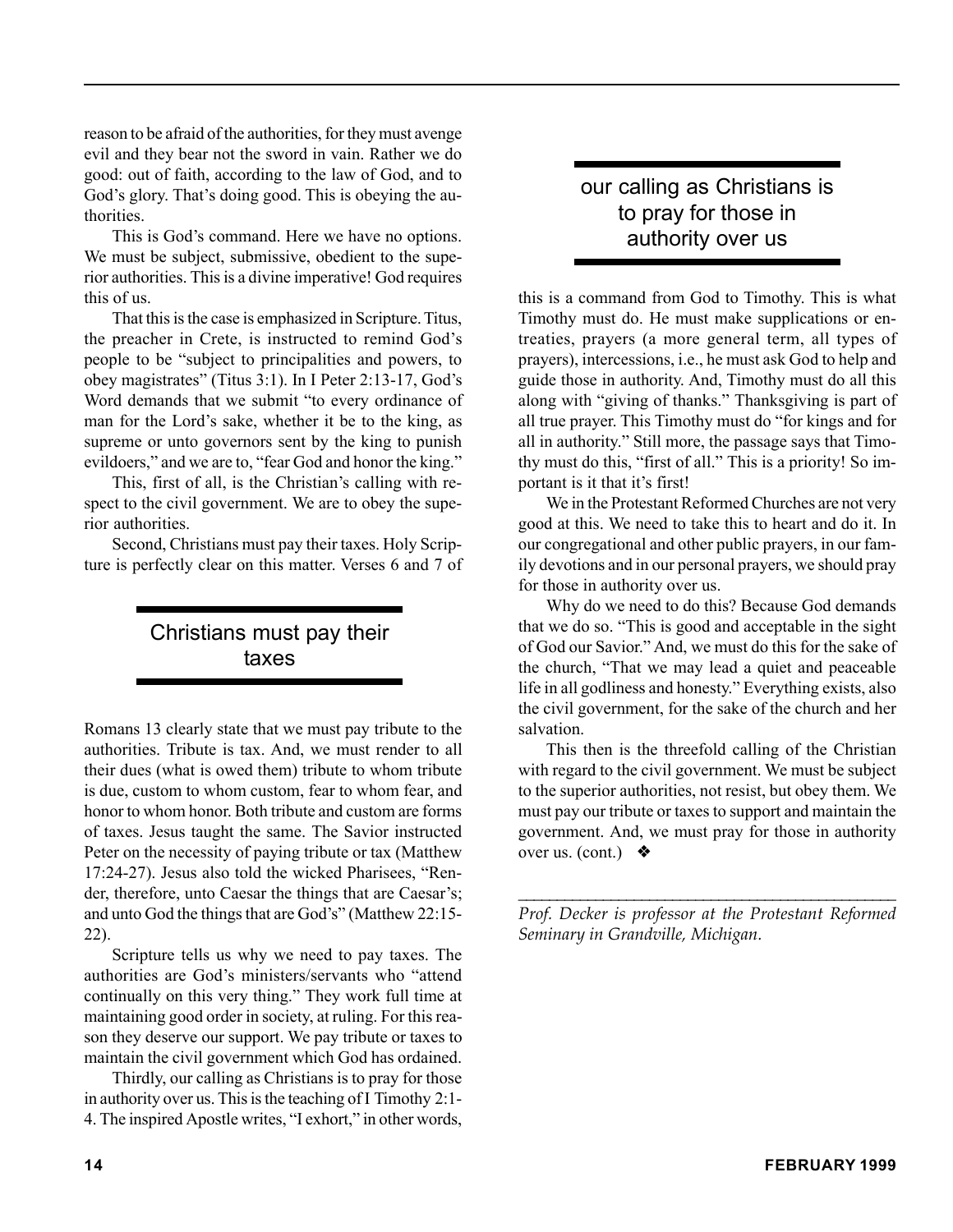

### A Psalter-Psalm Devotional of Praise to Our Sovereign Covenant God

#### **Devotionals on Psalm 84 by Susan Adams** February 1 Read Psalm 84: 8, 9; Psalm 4.

What does it mean that God is our Shield? He is our defender, and we can ask of Him like a little child of its father. We lean on Him without any fear or doubt. When David asks God to look at His Anointed, this is speaking typically of Christ as our Mediator. God can hear us sinners because Christ's perfect work covers us! That is why we often say at the end our prayers, "For Jesus' sake." We can be sure we are accepted with God. Read & sing Psalters 226:1, 228:1, 229:4.

#### February 2 Read Psalm 84:10; Psalm 122.

Like David, our true satisfaction comes from living constantly in God's presence. Yet we so easily lose the sense of God's favor as we get drawn into empty pleasure-seeking and satisfying our carnal desires. Remember these words of David, that he would rather have the humblest work in God's temple than have everything the world can offer. Do you find yourself longing throughout the week for the active spiritual rest you experience on the Sabbath? When we die we will finally live in God's courts forever. Read & sing Psalters 226:2, 228:2 and 229:5.

#### February 3 Read Psalm 84: 11, 12; Romans 8: 28-39.

What a comfort that the Bible tells us the LORD will not withhold any good thing from those who walk uprightly. Whether God does or doesn't give you a spouse, children, financial security, or whatever else you may think you need, He is not denying you anything!! You don't have the right to withhold any thankfulness from Him! The happiness we receive comes as we trust Him. Read & sing Psalters 226:3, 228:3, 229:6.

#### **Devotionals on Psalm 85 by Mike Feenstra** February 4 Read Psalm 85, Ezra 3; Psalm 85:1-2

In Psalm 85 we find the Psalmist rejoicing in the restoration of Jacob and exulting in God for His promised salvation in Christ. From out of the depths of trouble, the Psalmist beseeches God to remember that He had brought back His people from captivity. Therefore, he pleads that God might remember His covenant and turn His people to see His salvation. Then, with great confidence, the Psalmist ends with a beautiful confession of the promised Messiah. Although there is some dis-

**BEACON LIGHTS 15**

agreement as to when this Psalm was written, most commentators agree that the Psalmist is speaking of the return from Babylon. Recall what a wonderful salvation that was for God's people (Ezra 3). While the old people cried when they saw the foundations of the new temple, the people shouted for joy because God had brought back their captive band. When we are in trouble, let us with the Psalmist remember those former mercies of God in our prayers for deliverance. Sing Psalter 230:1, 231:1.

#### February 5 Read Ezekiel 39:23-29; Psalm 85:3-4.

We sing in Psalter 230:2 the following words: "in grace Thy people, Lord, return." What do these words mean? The idea is this: the Psalmist asked God to turn His people to Himself. That is, the Psalmist confessed that God *alone* works repentance. This truth is abundantly clear in Ezekiel 39:23- 29, the passage which records the promise of the restoration of Judah. There, God powerfully declared, "*Now will I bring* again the captivity of Jacob, and have mercy upon the whole house of Israel." In our Psalm, we find that God had fulfilled that promise. God had covered the sins of His people. He had brought them back from captivity and into covenant fellowship with Him in the promised land of Canaan. Yet, after this restoration we learn that Israel had sinned. As a result, they were under the heavy hand of God. Therefore, the Psalmist asked God to "let His wrath no longer burn" by turning His people to Himself. My fellow young people, when we feel the heat of God's anger over our sin, let us also pray to God that He might turn us from our sins and cause His face to shine on us. Sing Psalter 230:2.

#### February 6 Read Psalm 30; Psalm 85:5-6.

"Wilt Thou be angry with us for ever? Wilt Thou draw out Thine anger to all generations?" Such words reveal that Israel did not have God's smiling face beaming down on them. Because of their sin, they did not feel the warmth of fellowship with the living God. Therefore, on behalf of Israel, the Psalmist came boldly before God's presence, beseeching Him to revive His people. Although it sounds as if these godly Jews (who were represented by the Psalmist) were finding fault with God, Calvin says they were seeking to find "hope of relief from the contemplation of the nature of God; as if they laid it down as a fixed principle, that it is impossible for Him to be angry for ever" (Cf. Psalm 30:5). Therefore, the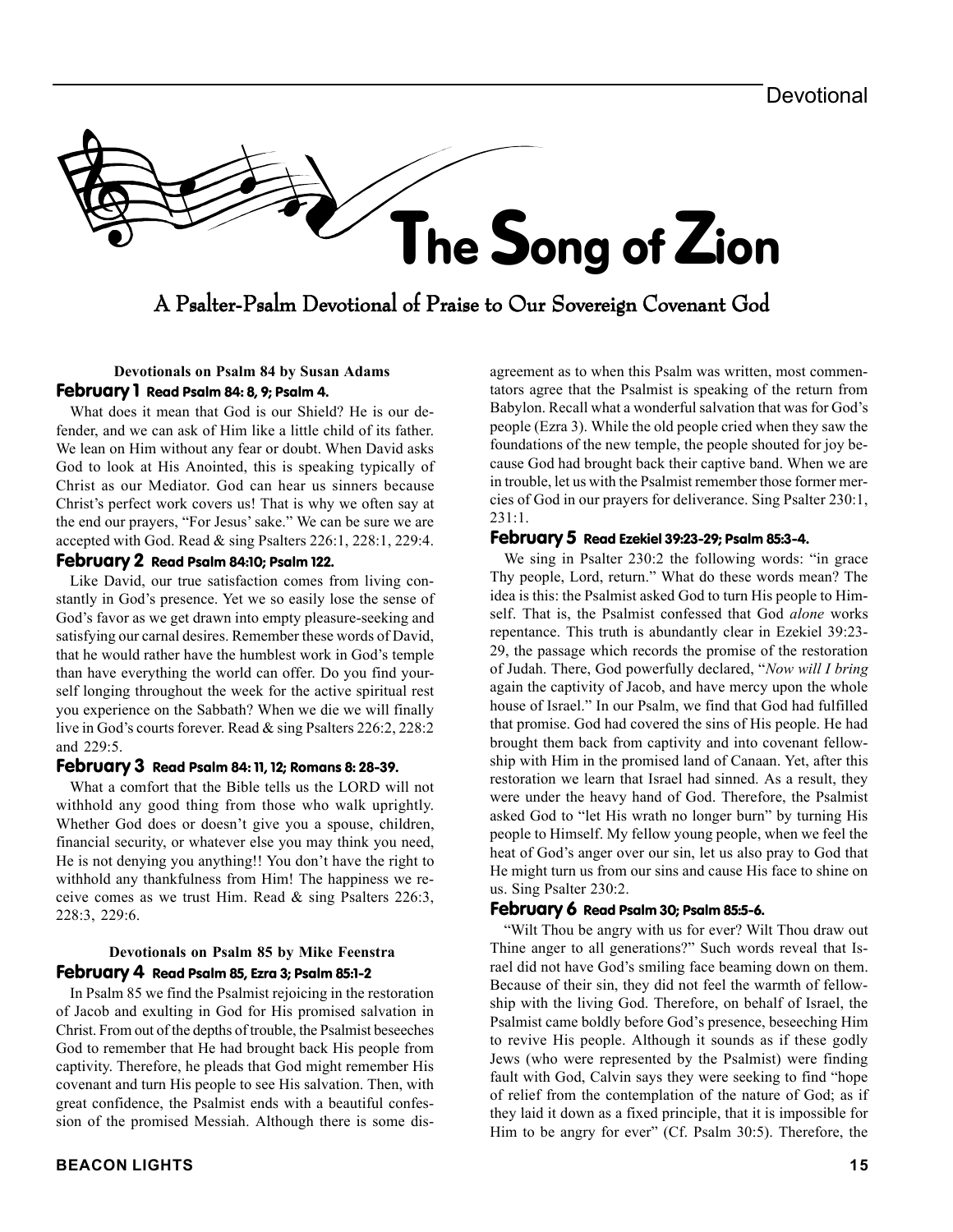Psalmist's questions and petitions in Psalm 85:5-6 were statements of hope based solidly on God's promise that He would make His people rejoice in His covenant presence. The only foundation for this promise is Jesus Christ. Apart from Him, Israel (and we) would forever be under God's wrath even as the wicked! (Cf. Psalm 5:5, 7:11). Praise God for His covenant mercies! Sing Psalter 230:3, 231:2.

#### February 7 Read Psalm 85:8-13; Psalm 85:7-8.

After we lay our petitions before the Living God, we ought to be ready to hear what the Lord will speak. That speech of God will not come to us by some "inner voice" that tells us exactly what God's will is. Neither will it come through reading all kinds of works by the "experts" of this world. Rather, God's voice is heard, powerfully, where He has prescribed: in the Scriptures and in the faithful preaching of the Word. Here is where God speaks the blessed words of the gospel to His people. Here is where God will "answer us in peace." In thankfulness for His Word of salvation, let us therefore go up to God's house in this day and show forth His praise by walking according to His commandments and not turning again unto folly. Sing Psalter 230:4, 231:3.

#### February 8 Read I Kings 6-7; Psalm 85:9.

Have you ever contemplated the beauty of the city of Jerusalem during Solomon's reign? While you were reading the passage from I Kings, were you awed by the splendor of the beautifully carved flowers and the golden presence of the temple? Truly, glory dwelled in the land of Israel during the reign of King Solomon! However, that former glory had faded away when the Psalmist wrote our verse. After their long captivity, God's people had returned to a land which was desolate when compared to the glory of Solomon's reign. In that state, the Psalmist confidently proclaimed, "Surely His salvation is nigh them that fear Him; that glory may dwell in all our land." The glory of which the Psalmist spoke is ultimately the glory of the New Jerusalem described for us in Revelation 21 and 22. Take a few moments to compare the infinite majesty of this New Jerusalem with its type—the glory of the Old Jerusalem. Such a study can only make us yearn for the coming of our Lord Jesus Christ so that we might exult in the glory of our God for ever and ever. Sing Psalter 230:5.

#### February 9 Read Heid. Catechism, LD 4-6; Psalm 85:10-11.

The glorious kingdom spoken of in verses nine and eleven is realized only because of what we read in verse ten: "Mercy and truth are met together; righteousness and peace have kissed each other." In this vivid example of friendship, God illustrates to us the work of Christ. It is Christ who has made truth to agree with mercy. It is Christ who has reconciled law and peace. He is that Mediator spoken of in Question and Answer 18. Away with the false doctrine that God is *only* a God of love! Our God is a God not only of love, mercy, and peace but also of righteousness and truth! Our Christ is the One who makes these attributes to embrace each other! Therefore, let us give thanks not only by living a godly life but also by defending the truth about God and Christ explained in Lord's Day 4-6. Sing Psalter 230:6, 232:3.

#### February 10 Read Psalm 85; Psalm 85:11-13.

We have seen that this Psalm is a plea to God to remember His covenant and to remember how He had brought back His people from the captivity of Babylon. The cries of the Psalmist to God on behalf of Israel showed that Israel was experiencing God's anger. Yet, we saw that the Psalmist was confident that salvation would appear to God's people because God had promised it in Christ. Surely, exclaimed the Psalmist in verses 11-13, this Messiah would cause the land to yield her increase. Truth would spring forth out of that land. Righteousness would shine brightly from the heavens. Yet, the land spoken of is not a future kingdom on this earth. Therefore, we should not look for this good land in a golden age of a literal one thousand year reign. Rather, we must believe that the good land of Psalm 85, the land which is permeated with truth and righteousness, is a spiritual kingdom with Christ as the King. Sing Psalter 230:7, 232:3.

#### **Devotionals on Psalms 86-88 by John Huizenga** February 11 Read Deuteronomy 7:1-10; Psalm 86:1-2.

The titles of the Psalter numbers for Psalm 86 emphasize the confidence that the believer has in coming to God. The sinner, burdened with the knowledge of his or her weakness, frailty, and guilt before God comes to God and says, "help me because I am needy and also holy and therefore worthy of help." How can the sinner come with such confidence? The passage we read from Deuteronomy gives the answer which is fulfilled in Christ. God has chosen His people. He determined from eternity to love them. He makes them holy in Christ. He reveals his great love and mercy in the way of delivering us from our sins and troubles. Let us sing with thankful praise Psalter 233, 235:1.

#### February 12 Read Luke 11:5-13; Psalm 86:3-4.

As we noticed yesterday, the basis of our confidence in coming to God in prayer is the gracious and sovereign love of God which has the power to make us His people. In the verses we read today, emphasis is placed upon the covenant relationship of God with His people. God is our Lord and we are servants. The covenant relationship we have with God is the fruit of sovereign election from eternity. Our consciousness of being a servant and covenant friend of God also gives us confidence in our approach to God in prayer. We know God will not send us evil when we ask for those things which the child of God needs. Let us rejoice in the comfort God has given to us. Sing Psalter 233:2, 235:1.

#### February 13 Read I John 4; Psalm 86:5.

The love of God is at the heart of the covenant that He has established with His chosen people. God loved them from eternity, and because of His love for them, He reveals Himself to them and makes them holy and fit to live with Him forever. Even the way in which he makes us holy, by the sacrifice of His Son, reveals that love. Knowing this truth, we come to Him with our every need confident that He will care for us. But how can we know that we are children of God?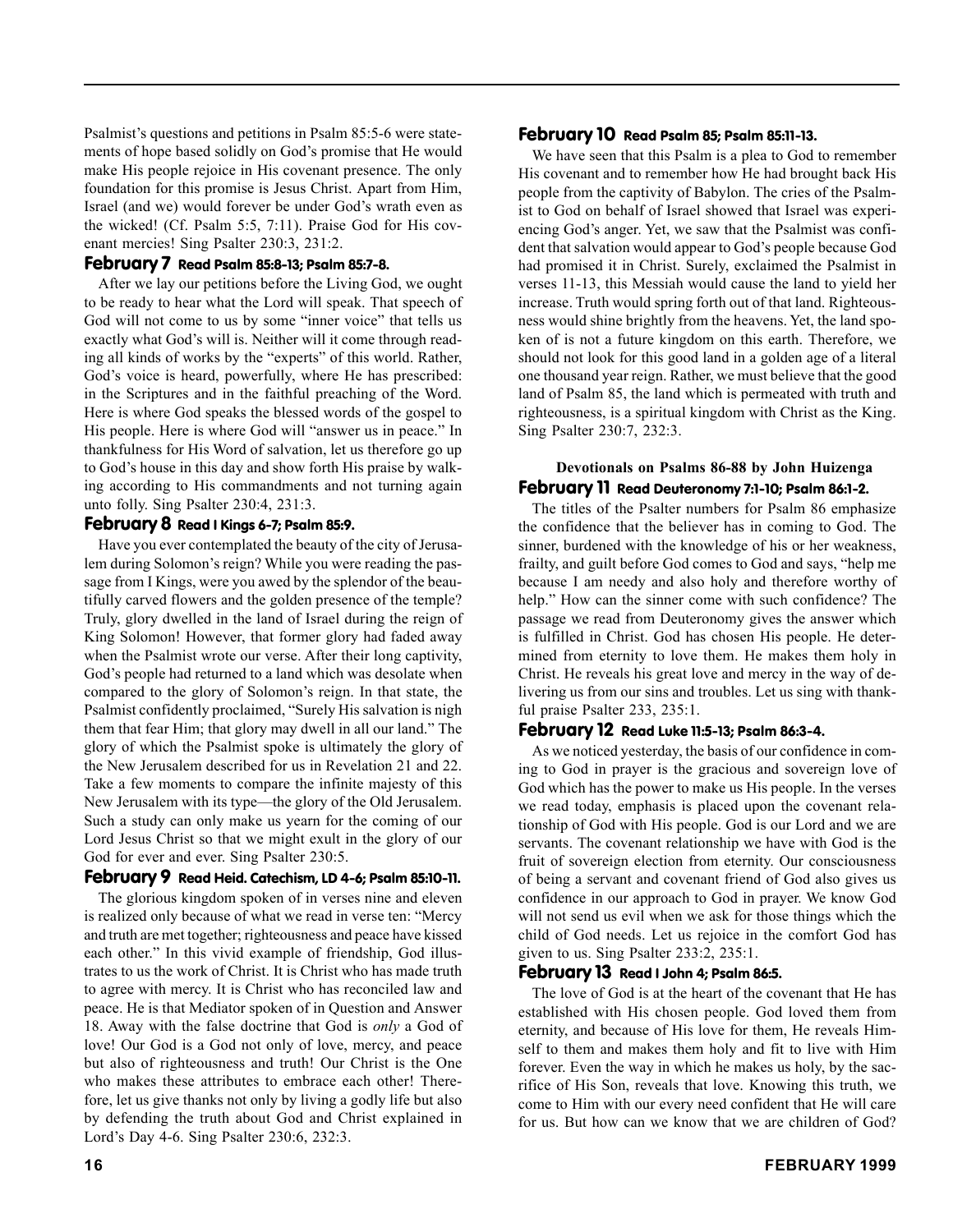The love of God within us is manifest in our love for one another and our testimony of the truth. Do you love your brother and sister in the Lord? Do you study the word of God so that you are able and willing to testify of the truth? Then you also will have the confidence to come to God in prayer. Sing Psalter 233:3, 235:2.

#### February 14 Read Jonah 2; Psalm 86:6, 7.

Sometimes we wonder whether or not God will hear us in our times of need especially when our sinful walk has brought the trouble we have. Jonah disobeyed the direct command of God to go preach in Ninevah and soon he found himself in the belly of a great fish. Yet he turned to the Lord. He repented and prayed to God for deliverance. This does not mean we willfully sin for our enjoyment thinking we can pray to God any time we get in trouble. This is not how the believer thinks. Sin is the enemy. We must fight against it. When we slip into sin, it makes us feel sick. The believer does not want to sin, but when he does, he goes straight to God in prayer. Each time this happens, we experience a little more of God's love and we grow in our faith. Sing Psalter 233:4, 235:3.

#### February 15 Read Daniel 3; Psalm 86:8, 9.

Man tries so hard to avoid the one and only God. It is quite amazing to think that man being a creature made by God Himself, living within a world created by God, does not confess God. Instead, he worships all sorts of things that clearly have no power in themselves to create the world or uphold life. This fact demonstrates how wicked man really is. It is not until God sends something that shakes the hard hearts of men that they acknowledge the one and only God. Even so, God has created all men and all the different nations with a view to gathering from among them a people who have been changed by the power of His grace. God gathers a people who do not merely confess Him out of fear, but out of love for Him. Let us show today by our walk of life that we confess God as the one and only God. Sing Psalter 233:5; 236:1.

#### February 16 Read John 6:30-45; Psalm 86:10, 11.

"Teach me thy way, O Lord;…unite my heart to fear thy name." These are the words of a child of God that knows his own inability to love and obey God. Some would argue that this shows the ability of sinful man to accept God by his own will and thereby receive salvation. But it is clear that these words are from a mature Christian, not one who decides to go seek the truth. Jesus uses the same language: "taught of God," and then explains that one does not even seek to be taught until God draws him. Popular Christianity loves to glorify man with his fervent seeking of God and coming forth to accept him. The true doctrines of grace call us to a fervent seeking of God after God has first drawn us into His light. May we pray every day that God teach us and unite us as we grow spiritually in our knowledge and for His glory. Sing Psalter 233:6; 236:2.

#### February 17 Read I Thessalonians 1; Psalm 86:12, 13.

Eternal praise to God with our whole heart is the only thing we can rightfully do. Anything else is sin. We owe everything we have and are to God. Why do we owe such total and complete devotion to God? The Word of God in the Psalm says that it is because God is merciful and has delivered us from the lowest hell. That lowest hell is the experiencing of the wrath of God for sin. This wrath, we read in I Thessalonians, was suffered by Christ for our sake. In this life, we have only a small beginning of living perfectly before God. So much of our living is for our glory; but we do grow, and in this way of fighting sin, we see more clearly the mercy and love of God. In heaven our abilities, talents, and personalities will be used in perfect service to God. Sing Psalter 234:1; 236:3.

#### February 18 Read Acts 4:23-31; Psalm 86:14.

It is bad enough when one person rises up against you to bring some accusation or misery into your life. The fear and suffering is multiplied when assemblies and even leaders of nations rise up against us. What hope do we have when even the laws of the land and authorities are against you? Even murderers have "rights" in our country, but the antichristian powers have no tolerance for the believer. We need never despair, however, because the God who governs even the rising up of wicked assemblies does it for the service of His people. Never was this more clear than when they delivered up Christ to be crucified. The devil's attempt to destroy Christ was in itself the salvation of all the elect. May we also with the early Church described in the book of Acts go forth with boldness and sing praise to our God. Sing Psalter 234:2; 236:3.

#### February 19 Read Ephesians 2:1-10; Psalm 86:15.

"Full" and "Plenteous" are words that express an abundance of something. Nothing more can be added without overflowing. The full capacity has been reached. God has no bounds and therefore these words express perfection in God. God's mercy is perfect. Nothing could make it better or fuller. The measure of God's mercy and compassion can only be measured in terms of the effect they have on finite creatures like us. Our sins are heinous and putrid and we stand in ourselves without a shred of goodness before God. God's mercy is His desire and purpose to make us His friend servants and take away our sins. The more we see how sinful we are, the more we come to know the greatness of God's love and mercy. We see the greatness of our sin and misery when we see the righteousness and justice of God as he poured out his wrath against sin in Christ. Sing Psalter 234:3, 236:4.

#### February 20 Read Ephesians 3:1-19; Psalm 86:16.

A wonderful gift it is to have the very power of God within us that we might know the love of God. We ask for strength from God to help us through trials in life, but strength from God is also necessary for new spiritual growth as we see from the text in Ephesians. Natural man, man fallen in sin and unredeemed, is not able to know and love God. He can only hate and despise God. God so works in our mind and soul that our eyes and ears are opened to see and hear the word of God and comprehend something of the love of God. This is something for which we must pray. We do not receive this power of God apart from the word of God, however. God gives us the power to know, and he also gives us his word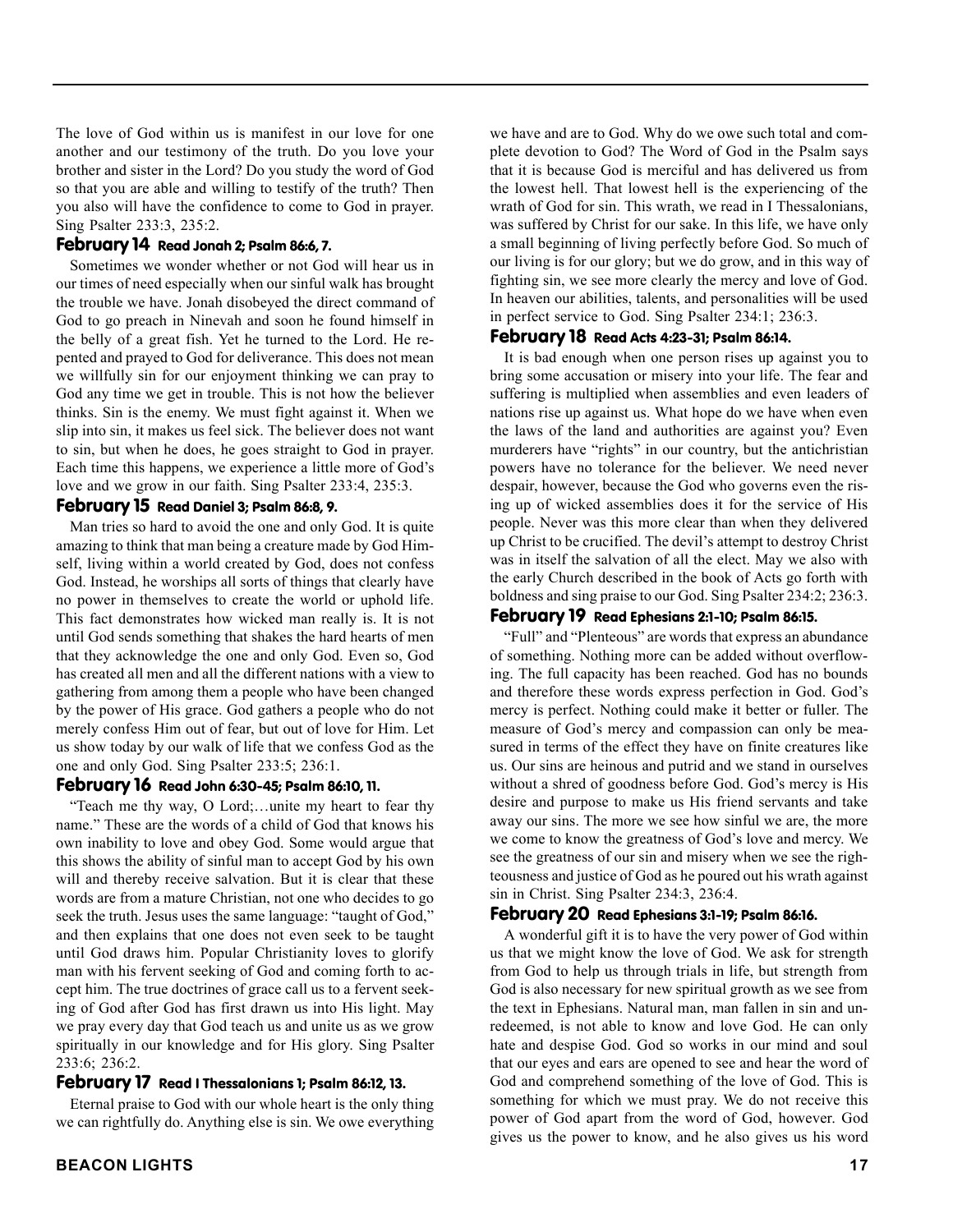upon which to exercise the power we have. Sing Psalter 234:4, 236:5.

#### February 21 Read Micah 7:1-13; Psalm 86:17.

In this verse the Psalmist asks for some token or sign that proves to the wicked that God is with him. From the outside, the Christian does not appear to be any better off than the wicked. You can not do a scientific study to find any distinction between the believer and unbeliever that would show clearly that God loves the believer and hates the unbeliever. This distinction will not be made clear to the wicked until the final day of judgment when God shows to them how He has redeemed them from sin and brings them into covenant fellowship. Until then, the wicked will try to explain away and dispute any claims we have of the particular love of God. Yet for this token we pray. The Lord has taught us to pray for this in the Lord's Prayer when we say "Thy kingdom come." Sing Psalter 234:5, 236:5.

#### February 22 Read I Peter 2:1-10; Psalm 87:1-3.

Though the individual believer and the church from an earthy perspective may seem weak, battered, and torn with strife, the true church which is the people of God gathered from the beginning of the world, is strong and glorious. In the Old Testament, Zion was the earthly place where God chose to dwell with His people. Zion was placed upon an immovable mountain. These things were pictures of the Church. Christ is the foundation. His work of salvation can not be moved. The elect will certainly be gathered to live with God forever in heaven. Though we can not see the glory of the whole picture, we know that the foundation is sure and that the sovereign God is the builder. Let us rejoice in this knowledge. Sing Psalter 237-239:1.

#### February 23 Read Acts 13:44-52; Psalm 87:4-5.

The cities and countries named in Psalm 4 and 5 were enemy nations to Israel. By the revelation of God to the Psalmist, he was given a glimpse of the plan of God to turn the hearts of the enemy to repentance and salvation. This was known to the Israelites, but many Jews at the time of the apostles would have none of it. They thought God chose the Jews because of something special within them. They refused to acknowledge the wisdom and power of God's grace to save from every nation. We must rejoice with the Psalmist when the gospel goes out to other nations. We must support and encourage those men who leave their familiar life and church in obedience to the call of God to bring the gospel to other nations. Give praise to God as you sing Psalter 237:2, 238:2, 239:1.

#### February 24 Read Revelation 14:1-13; Psalm 87:6-7.

The great truths summed up in this Psalm can be listed as follows: 1) As the great Shepherd counting His sheep, so God will count every one of His chosen. Not one will be forgotten. The number will be complete and perfect. 2) The church will be gathered by the preaching of the word from every tribe, tongue, and nation. 3) The church raised to eternal glory will sing praises to God that no other person can sing. We will

sing a song that will testify of the great work of salvation within us. We will sing forever of the truth that all our salvation came from God alone. Salvation by grace alone is a truth we must hold dear in our churches because it is the song we will sing forever in glory. Sing Psalter 237:3, 238:3. 239:2.

#### February 25 Read II Corinthians 13; Psalm 88:1-5.

Psalm 87 was filled with joy and gladness for the work of God as He gathers His church. Psalm 88 is an outpouring of sorrow. Often the individual saints in the church are filled with sorrow, but God has placed us within the body of Christ that we might receive strength from fellow saints and the preaching of the word. The psalmist says in verse 4 "I am as a man that hath no strength." The apostle in his letter to the Corinthians reveals that Christ was crucified through weakness, yet he liveth by the power of God. Our weakness always turns our attention to the almighty God. He is never weak. The power of God is our only strength. Let us come to Him with our every need. Sing Psalter 240:1.

#### February 26 Read Rom. 2:1-9; I Pet. 2:19-25; Psalm 88:6-8.

The psalmist confesses before God that the sorrow he has was given him by God. In fact, the sorrow is a result of the wrath of God against him. God laid him in the deepest pit. God took away all his friends. God pours out His wrath because of sin. Sorrow does not come from the Devil or anyone else. Romans 2 instructs us that God pours out wrath upon those who are impenitent and disobedient. When the wrath of God is poured out upon us, we are truly dead in sin. Apart from Christ we will find no hope of life. In Christ is the only hope because he bore the wrath of God due unto those sins. God brings us sorrow. God brings us joy in Christ. He is sovereign in our salvation. Sing Psalter 240:2.

#### February 27 Read Romans 9:1-18; Psalm 88:9-13.

Yesterday we meditated upon the truth of God's sovereignty in salvation. In the Psalm read today, we read of the psalmist taking action to ask God for salvation. Does this teach us that we have a part our salvation? We must not forget that the very fact that the psalmist is crying out to God is evidence of a godly heart that is sorrowing under chastisement. Romans 9:18 teaches that God hardens the heart of the wicked. Being hard, they do not cry out to God for salvation. Sorrow like that of the psalmist is a terrible thing, but the beauty of Christ is revealed in a repentant sinner. Sing Psalter 240:3.

#### February 28 Read Matthew 27:39-49; Psalm 88:13-18.

In our weakness and frailty as a creature of God, we ask God "why?" Even Christ, having taken upon himself our human nature and all our sins cried out in His darkest moment, "my God, my God, why hast thou forsaken me?" God is a God of infinite wisdom. We will never know the depths of the riches of His knowledge. When things seem so contrary to our human understanding of what is right, we say "why?" Yet we have hope in the victory of Christ. After He said "why," He commended his Spirit to God and God gave Him the victory. In glory the questions we have will be answered. Let us be content to wait upon him in hope. Sing Psalter 240:4, 5.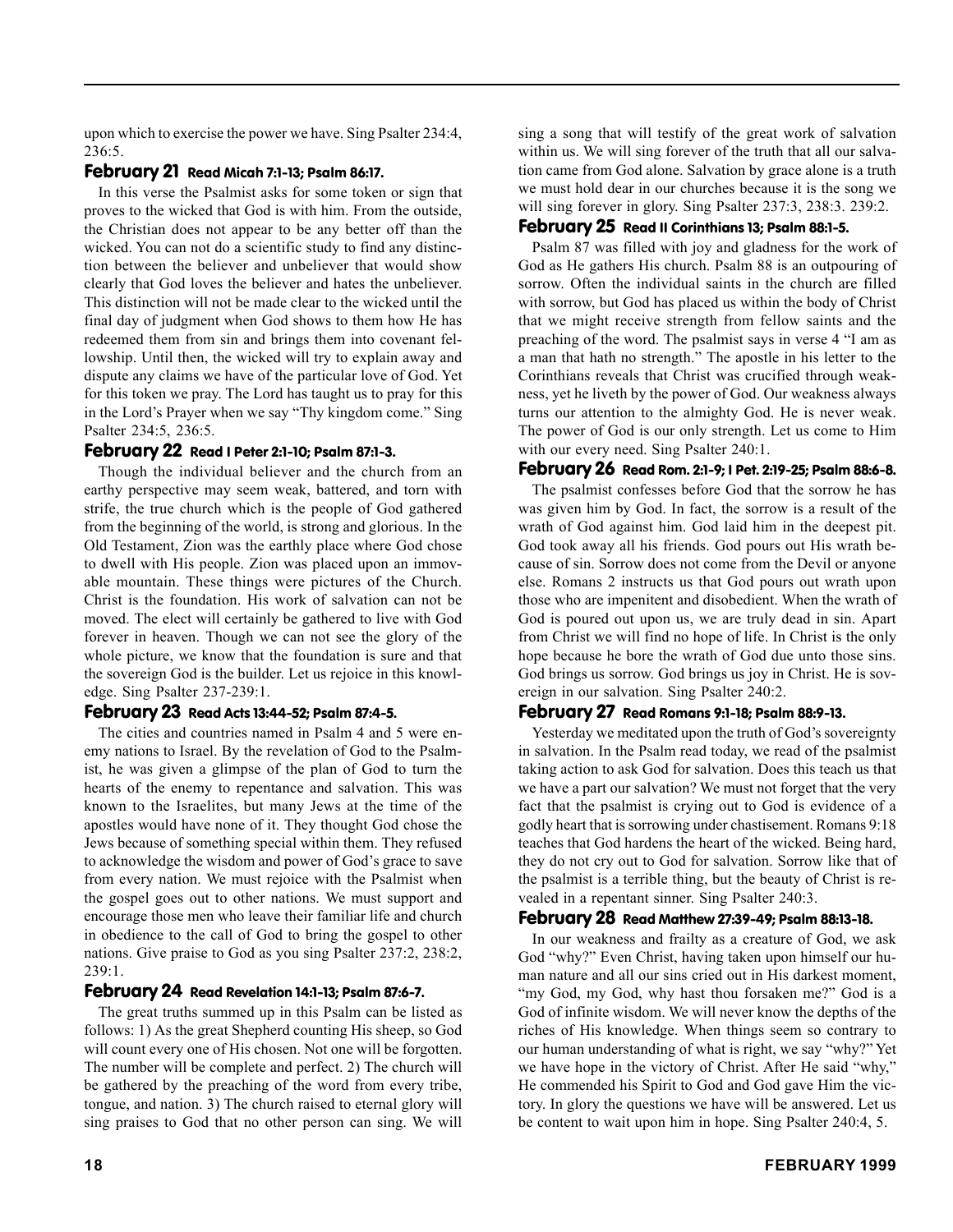## Psalter 387— Our Only Saviour

by Beth DeVries

Our Only Saviour, what an appropriate title for this versification of Psalm 142! We are again reminded that we must trust in God alone and He will preserve us. This Psalm was written when David was fleeing from Saul and hiding in a cave. Saul continually was seeking to kill David despite the fact that David had fought for Saul and defended the people of Israel. David at this time was forced to find

shelter and protection in small places. David had with him an army of people as well as families; therefore, finding safe shelter for them all was difficult. David was quite troubled about his needing to flee when he was anointed to be king of Isreal, but God taught him that in all things he must trust in God. We see in the first stanza how David pleads with God for help in his trouble and woe. We should also take note of the fact that it is with

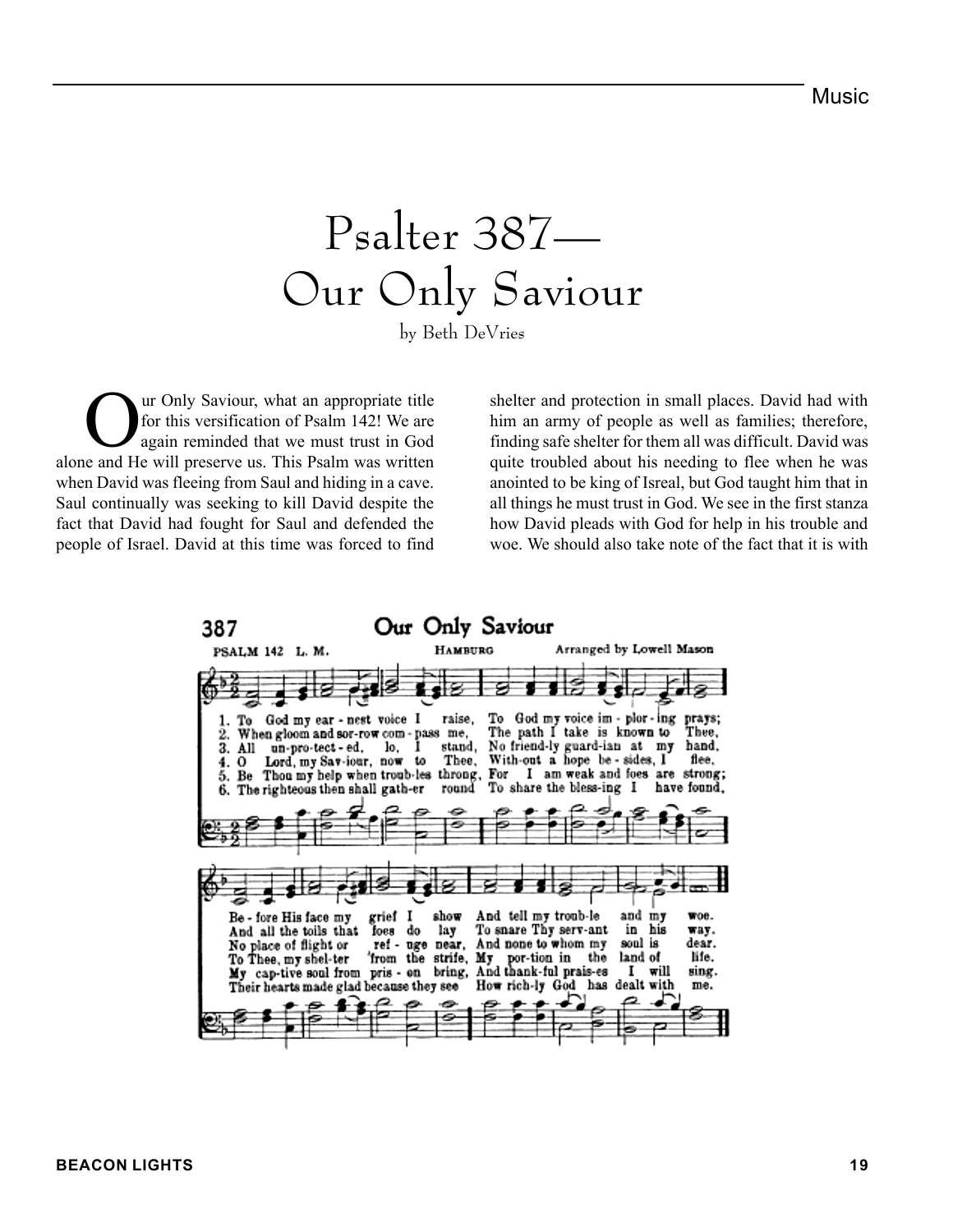earnestness that he prays to God, not quickly or flippantly as we frequently do. We can learn from this, the way in which David prays, to enrich our prayer life also.

 David speaks in the second stanza about the gloom and sorrow that compasses him. When we consider that David was being pursued only because he was the chosen of the Lord we realize that his state was quite possibly more difficult than any in which we find ourselves. In the United States of America, we are not persecuted at this time for our belief in God and I do not think that we can truly understand the gloom which this can bring upon the child of God. We should remember in our prayers the people of God in this world who are persecuted for righteousness sake. We do experience difficulties in this life and often feel that we also can make this cry to God for help. We find comfort in knowing that our path is known of God. Even when foes assail against us and attempt to trap us, we will be protected by our God.

In the third stanza, we sing of David feeling alone and friendless. We know that David was not alone in the cave, but he was not finding spiritual strength from those that were with him. David's spiritual friend on the earth, Jonathan, was not able to be with him to encourage and strengthen David. David finally flees to the shelter of trust in God as we read in stanza four. God is always our shelter and gives us our life. There are times in our lives when we feel all alone even though we are within the church. It is at times like these when God strengthens our trust in Him alone. We remember the life that He has given us and the shelter that God provides for us.

We know the truth that God will be with and protect us. He will not allow the enemy to defeat us because Christ defeated Satan on the cross and earned for God's people eternal life. We sing of this in the fifth stanza as it speaks of troubles thronging and foes being strong. We tend to feel helpless, and, in our earthly state, we are helpless but through God's grace we are made strong.

 There is great comfort in the sixth stanza that the righteous gather around us and strengthen us. Even when we feel alone on this earth, we are blessed to have the church with us. God also has given to us many faithful friends to help us in our sojourn in this earth. God sent Jonathan to David at times when he was fleeing to strengthen and encourage him(I Samuel 23:16-18). God, too, sends friends to us to strengthen us in the battles set before us. When we dwell together in brotherhood, we all know and experience the blessings that God has given to us. We are again reminded that our faithful earnest prayer to God will be heard and answered. God will not forsake His people. We sing the versification of this Psalm in thankfulness to God that He has delivered us from our enemies and will some day take us to glory to be with Him. May we always put our trust in Him and thank Him for His many gifts to us.  $\triangle$ 

*\_\_\_\_\_\_\_\_\_\_\_\_\_\_\_\_\_\_\_\_\_\_\_\_\_\_\_\_\_\_\_\_\_\_\_\_\_\_\_\_\_\_\_\_\_\_\_\_\_ Beth is a member of Grace Protestant Reformed Church in Standale, Michigan.*

## Sing Praises with Understanding

by Aaron J. Cleveland

When churches push aside Psalm singing<br>and congregational singing for hymns,<br>contemporary music, and choirs, one can<br>ure that diligent growth in the knowledge of God and congregational singing for hymns, contemporary music, and choirs, one can be sure that diligent growth in the knowledge of God

and His Word do not accompany the trend. In fact, quite the opposite is true. The gradual pushing aside of the Psalms and replacing them with hymns and contempory music is actually only the symptom of something far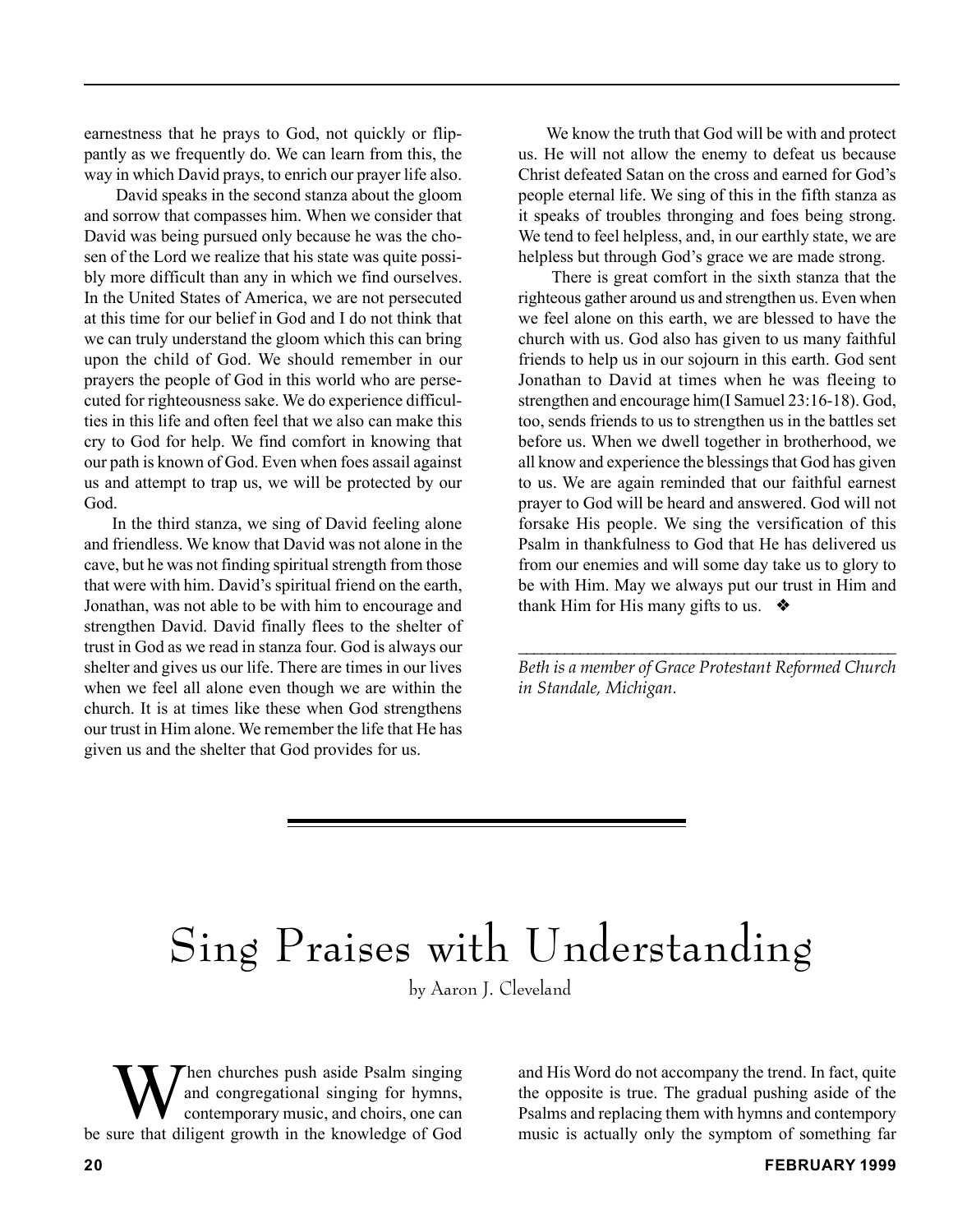worse. The trend indicates that the church in which this is happening is sick with a deadly illness. This deadly illness is an intolerance for true doctrine and a distaste for the knowledge of God as He has revealed Himself in His Word.

At the time of the Reformation, the Reformers, John Calvin among them, put qualified men to work putting the Psalms into singing form for the congregations to sing during worship services. This had to be done, because the Roman Catholic Church had done away with Psalm singing and had replaced congregational singing with choirs in their worship. Not only did the Reformers see to it that Psalm singing was reinstated in the churches, but they also made sure the children and the elderly were instructed in the Psalms.

Today, we sing versifications of the Psalms during our worship services in the Protestant Reformed Churches. Article 69 of our Church Order reads: "In the churches only the 150 Psalms of David, the Ten Commandments, the Lord's Prayer, the Twelve Articles of Faith, the Songs of Mary, Zacharias, and Simeon, the Morning and Evening Hymns, and the Hymn of Prayer before the sermon shall be sung."

It is important to note that we do not sing the Psalms only because this has been the tradition of Reformation churches, although this is important. Rather, we sing the Psalms during our worship services because this is biblical. This is how God has commanded us to worship Him. Two new testament passages indicate that this was the practice of the Church at the time of the apostles. These passages are Ephesians 5:19 and Colossians 3:16 which reads, "Let the word of Christ dwell in you richly in all wisdom; teaching and admonishing one another in psalms and hymns and spiritual songs, singing with grace in your hearts to the Lord." Therefore, every church which worships God as He has commanded sings the Psalms as part of their worship. The Spirit of Truth has led the true Church throughout all of history to sing the Psalms. Prior to the Reformation, Psalm singing had been almost completely extinquished.

We must be careful to see from the history of the church that a departure from Psalm singing and apostacy are connected. As a church slowly departs from the truth, the Psalms are slowly pushed aside and replaced with music that fits the lie which is gnawing away at the truth. Two brief examples from church history illustrate this connection. The first occured about two hundred years ago in the Dutch churches. For nearly two centuries after the Synod of Dort 1618-19, the churches sang only

As a church slowly departs from the truth, the Psalms are slowly pushed aside and replaced with music that fits the lie which is gnawing away at the truth.

the Psalms and a few hymns which were direct reproductions of parts of the Bible. However, in 1807, 192 hymns were introduced for singing in the churches, many of which contained doctrinal errors. Not long after, along with other growing apostacy in the churches, the singing of these hymns was made manditory. This corruption of the worship of God along with other apostacy was one of the factors leading to the Secession of 1834.

The second example is more recent and hits closer to home. In 1932, shortly after the formation of the Protestant Reformed Churches, the CRC changed their Church Order, Article 69, allowing for the use of approved hymns to be sung during worship. In 1934, a large number of these hymns were approved. A few years earlier, in 1926, the Christian Reformed synod allowed for choir singing during worship services. Both of these decisions were made by a church, which only a few years earlier, had rejected the doctrine of God's particular grace through its approval of the false doctrine of common grace. Ever since 1924, and the adoption of the doctrine of common grace, the CRC has been departing from the truths of Scripture at an increasing rate. If one looks at the Psalter Hymnal used by the CRC today, it is apparent that hymns have pushed aside the Psalms. The Psalms no longer play an important role during the worship services of the CRC. It is also the case that the Psalms no longer play an important role in the lives of the members of the churches where hymns have pushed aside the Psalms.

It is not difficult to see why these churches and individuals no longer want to sing the Psalms. This is because the inspired Psalms speak the truth of the Word of God and those churches and individuals who have gone after the lie don't want to be confronted with the truth of God and His works contained in the Psalms. Instead, they have invented their own songs which complement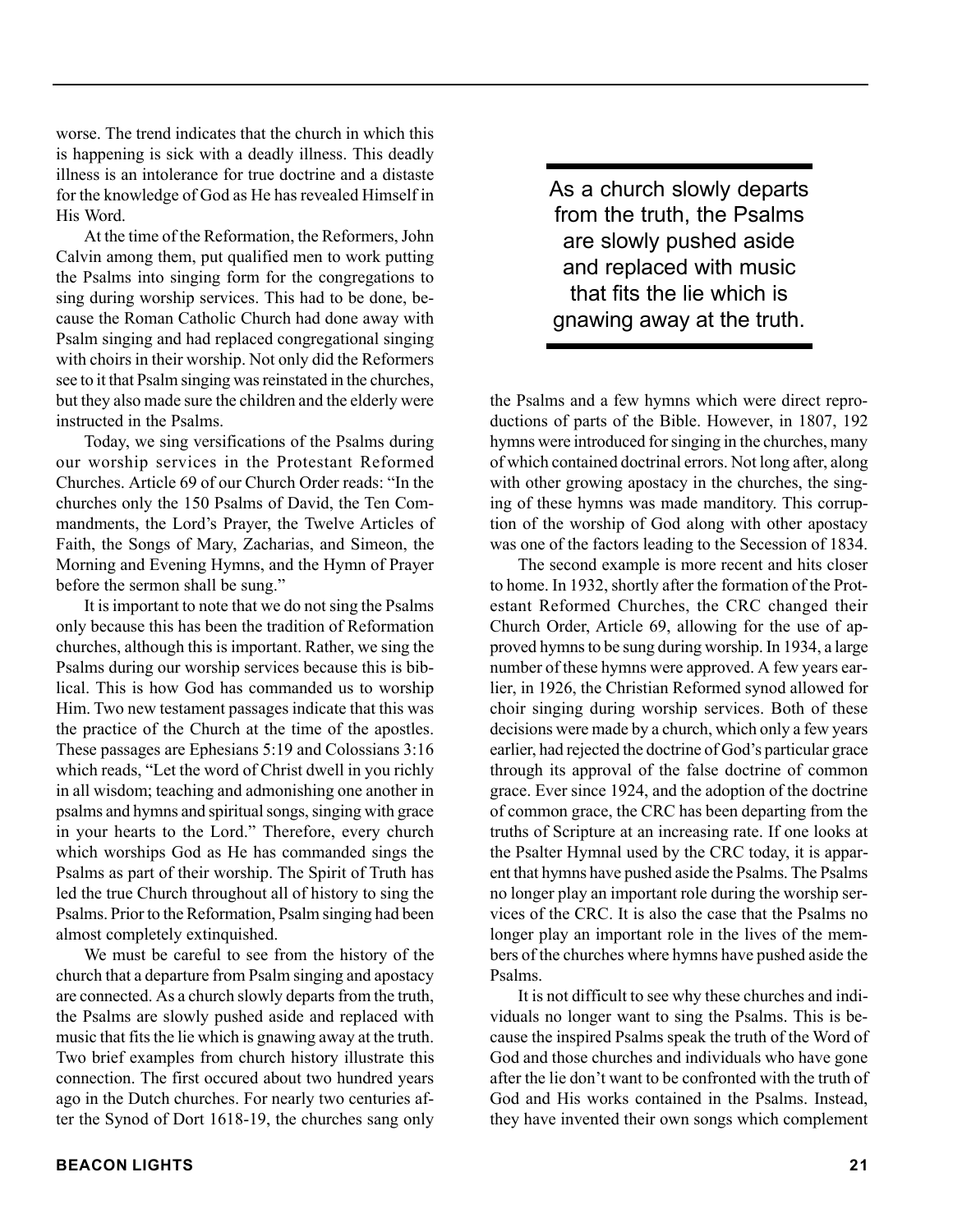the false doctrines they are espousing. While it is true that not every hymn contains false doctrine, it is also true that hymns do not express the truth as sharply as the Psalms do and hymns are not inspired as the Psalms are.

The fact that the Psalms are the inspired word of God and given to us by God for His worship is the main argument that the Reformed believer has against hymn singing during the worship of God. Beyond this, the Reformed believer recognizes the Psalms as deeply spiritual, unlike hymns. Most hymns are shallow and do not require as much spiritual understanding and experience as the Psalms do. It is also true that many false ideas have entered the hearts and thinking of God's people through the singing of pleasing, but faulty hymns.

The Reformed believer also sees the need for the Psalms to be sung not only during the official worship of God, but also at every occasion that is appropriate for the singing of God's praises with understanding. Reformed believers, including adults, young people, and children, are those who desire to sing the Psalms at every opportunity they have: in church, at school, in the home, in the car, during choir programs and special numbers, and even at work.

In Psalm 47:6,7 we read, "Sing praises to God, sing praises: sing praises unto our King, sing praises. For God is the King of all the earth: sing ye praises with understanding." We are to sing these praises, Psalms, in the words of Matthew Henry, "intelligently" and "instructively." "Intelligently; as those that do yourselves understand why and for what reasons you praise God and what is the meaning of the service. Instructively, as those that desire to make others understand God's glorious perfections, and to teach them to praise Him." In Psalm 47 we have many reasons for the praise of God. In verse 2 the reason for our praise is God's majesty. In verse 2, as well as verses 7-9 we praise God for his sovereignty and dominion. In verses 3-5 we praise God for His care of us. All 150 Psalms are full of matter for the praise of God, and we ought to sing them as those who desire to grow in our knowledge of God and His works and as those who desire to teach others of the great works of God.

It is for this reason that we reject all music that seeks to obscure the great works of God and all music which perverts the truth of God with the lie. The Reformed believer, adult, young person, and child alike has no use for and despises the so-called Christian rock music popu-

The Reformed believer, adult, young person, and child alike has no use for and despises the so-called Christian rock music

lar today, and played on such radio stations as WJQ, 99.3 in the Grand Rapids area. The believer does so for a number of reasons. First of all, the lyrics of this type music are not Christian at all, but anti-Christian. One only has to listen to this music for a short time to realize (if the lyrics of the song are intelligible) that the music raises man to the level of God, and the works and power of the One True God are cast aside. Secondly, we ought to despise this music because it blurs the sharp antithesis between the Church and the world. How is it possible to put the words of God to the music of the devil? How can it be that the words of faithfulness, obedience, justice, and judgment could ever be sung to the music which the world uses to sing of adultery, rebellion, chaos, and lawlessness? Thirdly, we ought to run from this music because it is an attempt to draw God's people away from good music towards worldy music under the disguise of the word "Christian."

Finally, this music ought to alarm us because it is promoted by those who have long since departed from the truth and have gone after the lie.

At this time of musical upheaval in the church world, let us hold fast to the Rock of God's Word. Let us sing the Psalms with the gladness, knowledge, and hope which we have in Christ. We carry on a precious heritage. ❖

*\_\_\_\_\_\_\_\_\_\_\_\_\_\_\_\_\_\_\_\_\_\_\_\_\_\_\_\_\_\_\_\_\_\_\_\_\_\_\_\_\_\_\_\_\_\_\_\_\_ Aaron is a member of Hope Protestant Reformed Church in Grand Rapids, Michigan.*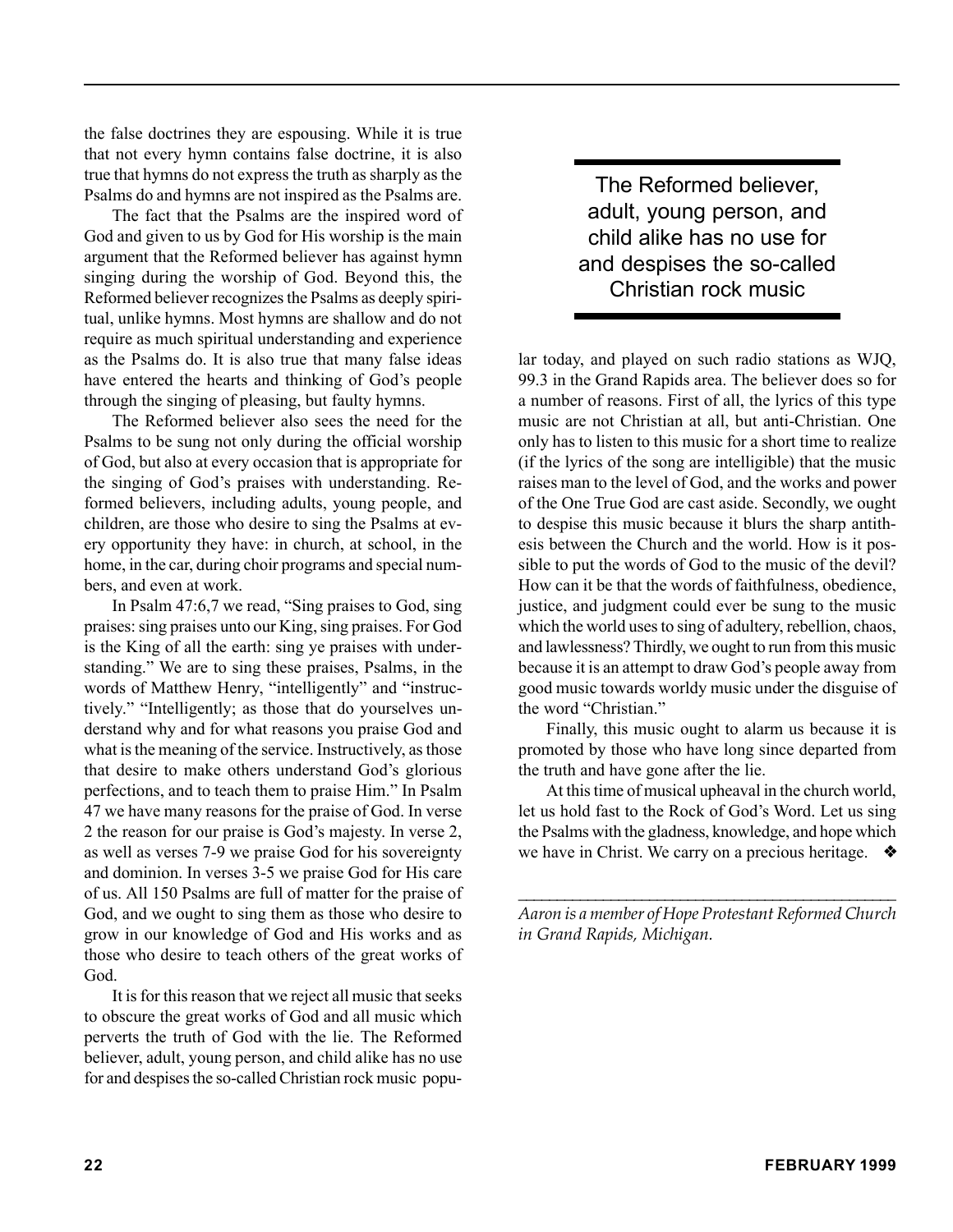## The Escape

reviewed by Lisa and Carol Baldwin

**The Escape** is about three Huguenot children who flee persecution in France and their struggle to survive. Early in the story, John and Manette's father is taken away because of his Christian beliefs. He is taken prisoner and forced to work on a galley ship. Their mother dies and John must live with his aunt and uncle who are practicing Roman Catholics. Manette is taken away to Paris to be raised as a Roman Catholic and to be a servant.

Sixteen-year-old John escapes from his aunt and uncle and goes to his old home and finds two things, which are extremely helpful on his journey. (You can find out what these are when you read the book.) He wants to find Manette and his father, as well as escape to Holland. On the way John also meets a boy named Camille who is also a fleeing Huguenot. On their difficult journey they meet many troubles. In spite of sickness, pain, hunger, and imprisonment, John trusts the Lord.

The sequel to *The Escape* is *The Secret Mission* and also an exciting book. Both incorporate historical facts into the stories.

Both books are written by A. Van Der Jagt. *The Escape* is published by Inheritance Publications; *The Secret Mission* is published by Christian Reading Materials. I recommend *The Escape* for people of all ages. I think the book is well written and I learned a lot about the Huguenots. ❖

*Lisa Baldwin is a fifth grader at Carmel Christian School in Charlotte, NC. Her mother, Carol, also enjoyed* The Escape *and learning about Huguenot history.*

*\_\_\_\_\_\_\_\_\_\_\_\_\_\_\_\_\_\_\_\_\_\_\_\_\_\_\_\_\_\_\_\_\_\_\_\_\_\_\_\_\_\_\_\_\_\_*

#### Church Family

## Confession of Faith (7)

by Rev. Ronald Cammenga

*Reprinted from the* Standard Bearer *Vol. 63 pp. 413- 415.*

I n the past several articles we have discussed public confession of faith. We have used as our guide the three questions that are asked of those who

make confession of faith. We want to conclude this discussion by calling attention to certain responsibilities which a confessing member of God's church has. Some of these we have already referred to in passing.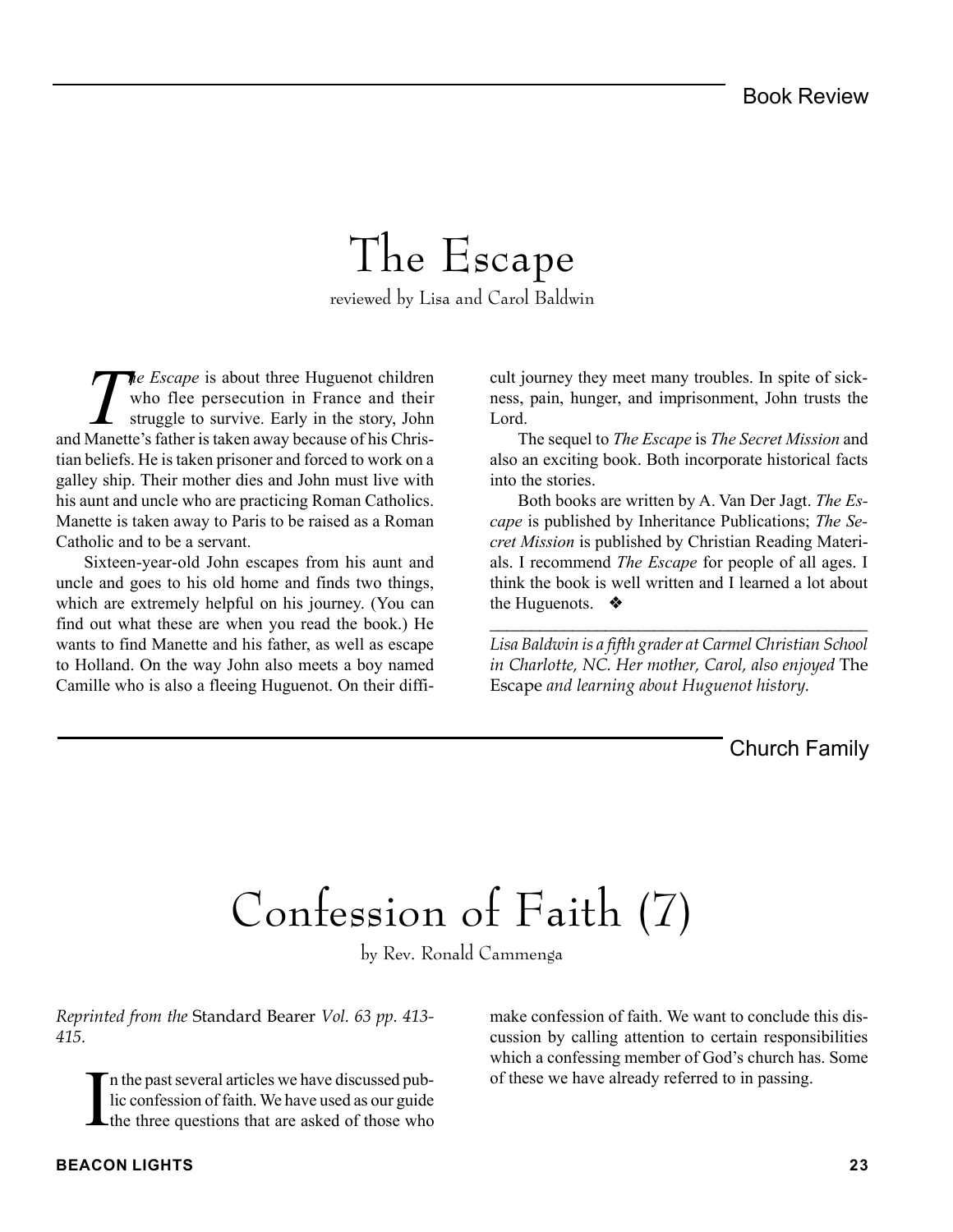#### **An Unreproachable Life**

Perhaps the most important calling of a confessing member of the church is to live an unreproachable life in the midst of the world. Even the world must behold the good works of the people of God in order that God may be glorified in the day of visitation, I Peter 2:12. Never must the believer give the enemies of God's cause an occasion to blaspheme.

Are you living this kind of life, young people? Are you able to say that by your conduct you are a witness of Jesus Christ? Are those with whom you come into contact on the job or at college able to discern that you are a Christian? Do you refrain from taking God's name in vain? Do you refuse to attend the movie, listen to rock music, and participate in wild partying and dancing? Do you keep yourself from fellowship with unbelievers? An important part of the unreproachable life of the believing young person concerns dating and marriage. The

> An important part of the ministry and the poor. unreproachable life of the believing young person concerns dating and marriage.

young people ought to have a concern for the continuation of God's covenant, and therefore ought to have serious thoughts towards dating and marriage. Are you seeking a wife or husband? What kind of wife or husband are you seeking? Is it of the utmost importance to you that your prospective spouse be a believer? Is it a concern of yours that that prospective wife or husband be or become a member of the Protestant Reformed Churches?

The Christian of himself is not able to live this good life in the world which is pleasing to God. In order to do

> There ought to be time every day in the life of the Christian young person for private devotions.

this, he needs strength from God Himself. God gives His child that strength day by day through the reading of the Scriptures and prayer. Do you read God's Word and do you pray? There ought to be time every day in the life of the Christian young person for private devotions. You ought to read a few chapters of the Bible. By reading three chapters a day, you will be able to read through the entire Bible in about a year. And you ought to pray, formulating your own prayer in which you confess your sins and lay your needs before God's throne of grace.

#### **Support of the Ministry and the Poor**

An important calling of the confessing member of the church is to contribute to the support of the gospel

> An important calling of the confessing member of the church is to contribute to the support of the gospel

ministry and the poor. Do the young people recognize this calling? Does the cause of God and His kingdom come first in their lives, before their own needs and pleasures?

It is the calling of every member of the church to contribute to the support of the ministry of the Word. In most churches this is done by paying the budget. I believe the budget system to be very worthwhile, nor have I ever heard a valid objection lodged against it. The confessing member of the church must fulfill his responsibility by paying his budget, and by doing so before buying groceries, gas for his car, or indulging in recreation. This is simply obedience to the Word of Christ, "But seek ye first the kingdom of God…"(Matt. 6:33).

Many passages of Scripture bind upon the child of God the duty, a blessed duty, we might add, to support the ministry. One of the most outstanding passages is found in I Corinthians 9. There the apostle teaches that those who sow spiritual things ought to share in the carnal things of the people of God, and those who minister about holy things ought to be partakers of the altar. He sums up the matter in verse 14, "Even so hath the Lord ordained that they which preach the gospel should live of the gospel."

In addition to supporting the ministry, the member of the church has the responsibility to contribute to the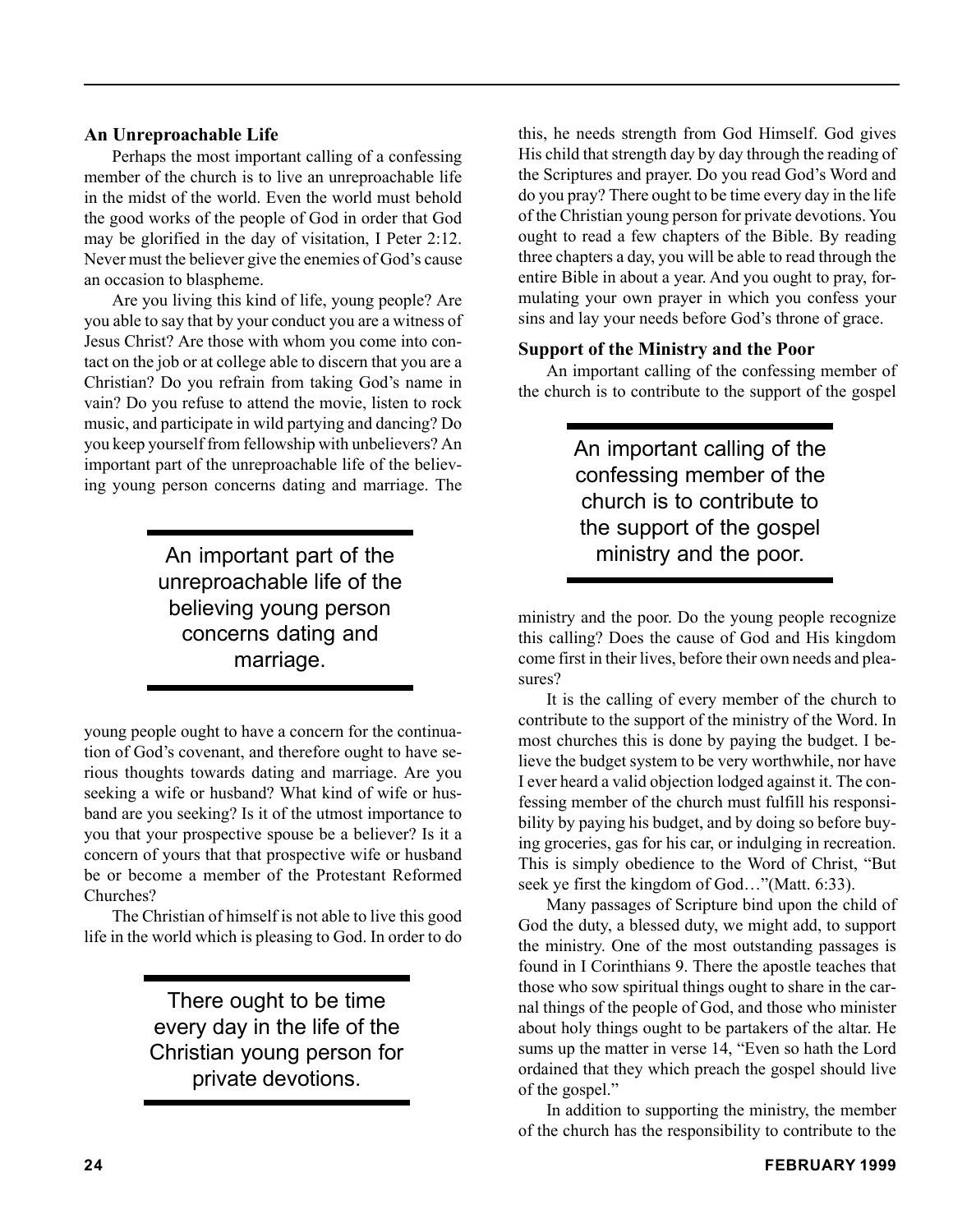relief of his poor fellow brothers and sisters in the church. Passages of God's Word which speak of this calling are simply too numerous to mention. In connection with giving to the poor, the Apostle Paul says in I Corinthians 16:2, "Upon the first day of the week let every one of you lay by him in store, as God hath prospered him…."

Besides the cause of the support of the ministry and the poor, the members of the church are privileged to support other aspects of God's kingdom. Contributions may be made to the Christian schools, to missions, to various Christian institutions of mercy, or to such causes as the *Standard Bearer* and the *Beacon Lights*.

If the young person is going to be able to contribute to these causes as he should, it is important that he learn to be a good steward and exercise the necessary selfdiscipline to put first things first in his life.

#### **Congregational Meetings**

Because Reformed churches adhere to Presbyterian principles of church government, the members of the church share in the government of the church. An important aspect of this is attendance at and participation in congregational meetings.

This applies only to the male confessing members of the church. It is our position as churches, a position that is expressed in our Church Order, that only men are to participate in the congregational meetings of the church. Many churches which in the past followed this same practice have abandoned it. These same churches today are opening the offices to women. History has shown that allowing women to participate in congregational meetings has led to the opening of the offices to the women, and in fact has been used as an argument in favor of allowing the women to serve in the offices.

Biblical principles move us to forbid women the right to vote at the congregational meetings of the church. The congregational meeting is an official gathering of the church. For a woman to vote at a congregational meeting is for a woman to exercise some authority and to enter into the government of the church. This is prohibited.

The young men who make confession of faith ought to take seriously their responsibility to attend the congregational meetings. At times only routine matters appear on the agenda and it becomes easy to get into the habit of skipping these meetings. We ought not to do this. It is a sacred privilege to be able to participate in the affairs of the church, a privilege that saints of God in other ages did not enjoy as we do today.

The young men who make confession of faith ought to take seriously their responsibility to attend the congregational meetings.

Even though the calling of the young women in the church is not the calling to hold office in the church or to exercise authority, this does not imply that they have no calling, or that their calling is not important. Ordinarily, God's will for the young women of the church is that they marry, bare children, and guide the household (I Tim. 5: 14). Are the young women content with this position which God has given them? What is their attitude toward marriage, motherhood, and being a housewife? Do they look forward to these things? Do they understand the important place God has given them in the continuation of His covenant in the line of the generations of His people?

#### **Maintaining The Unity Of The Church**

One of the most important callings of the member of the church is to maintain the unity of the church. It is easy enough to tear the church down, to live in bitterness or open hostility towards certain members of the church. The member of the church is called to preserve the peace and unity of the church.

The Apostle Paul expresses this calling in Eph. 4:3, "Endeavoring to keep the unity of the Spirit in the bond of peace." He goes on to point out that if we are going to keep the church's unity it will be necessary for us to be lowly and meek, longsuffering towards one another, forbearing one another in love.

It is important for the member of the church to recognize that he is only one member of the body of Christ, which is made up of many other and different members. He is called to live not only to the glory of Christ Who is the Head of this body, but he is also called to live in harmony with all the other members of this body.

An important aspect of this calling to maintain the unity of the church is the willingness on the part of the members of the church to go the way of Matthew 18 if a brother or sister in the church has sinned against them. Do you know the way of Matthew 18? And are you determined to follow the way of Matthew 18 if you are sinned against?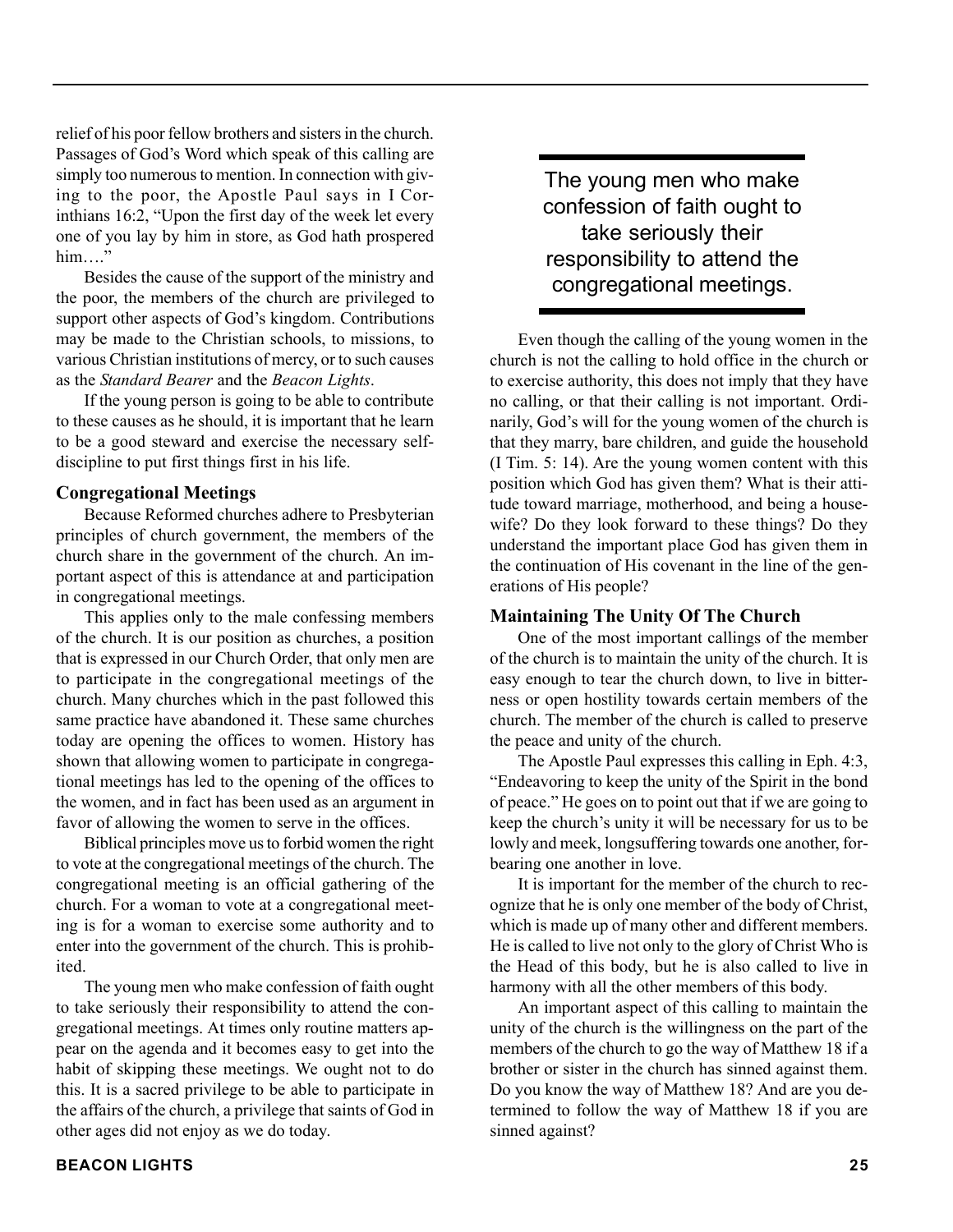As simple as it is to understand the instructions of the Lord in Matthew 18, it is one of the hardest things in the world to carry out. It is very difficult to go to the brother when he has sinned and confront him with his sin, and do it in the right way. Instead, what usually happens is that we back-bite and slander, or simply ignore the sin and pretend that it never happened. If we love the

> If we love the brother and if we love the church, we must be faithful to carry out the steps of Matthew 18.

brother and if we love the church, we must be faithful to carry out the steps of Matthew 18. This will gain the brother, and this will restore the unity of the church which has been broken by sin.

Now may God bless all the young people of His church who have made confession of faith or who are contemplating making confession of faith. May you be blessed and may you be a blessing in the life of our churches. Through you may the cause of our churches, which is the cause of Christ, be preserved in the years to come! ❖

*\_\_\_\_\_\_\_\_\_\_\_\_\_\_\_\_\_\_\_\_\_\_\_\_\_\_\_\_\_\_\_\_\_\_\_\_\_\_\_\_\_\_\_\_\_\_\_\_\_ Rev. Cammenga is pastor of Southwest Protestant Reformed Church in Grandville, Michigan.*

Church History

# Through Strife to Victory

### Chapter 13

The Beginning of a New Denomination

by Rev. C. Hanko

The three congregations that remained faith-<br>ful to the truth as proclaimed by their deposed<br>pastors formed a temporary organization un-<br>the name: "THE PROTESTING CHRISTIAN RE ful to the truth as proclaimed by their deposed pastors formed a temporary organization under the name: "THE PROTESTING CHRISTIAN RE-FORMED CHURCHES IN AMERICA." Since the consistories of these congregations were appealing their case to the Synod of 1926, it was impossible at this date to form a permanent organization.

Ninety-two members of the Eastern Avenue Christian Reformed Church broke with the congregation and remained members of the Christian Reformed denomination. Since this splinter group also claimed the right to the church property the case was brought to court. For approximately a year, while the case was pending in the civil courts, Rev. Hoeksema and his congregation remained in the property located on Eastern Avenue. On December 22, 1925, just three days before Christmas, a decision was handed down from the Supreme Court in Lansing, giving the right to the property to the 92 dissident members, who were considered to have remained faithful to the Christian Reformed denomination. As soon as this decision became known, even before the official announcement had been made, these individuals took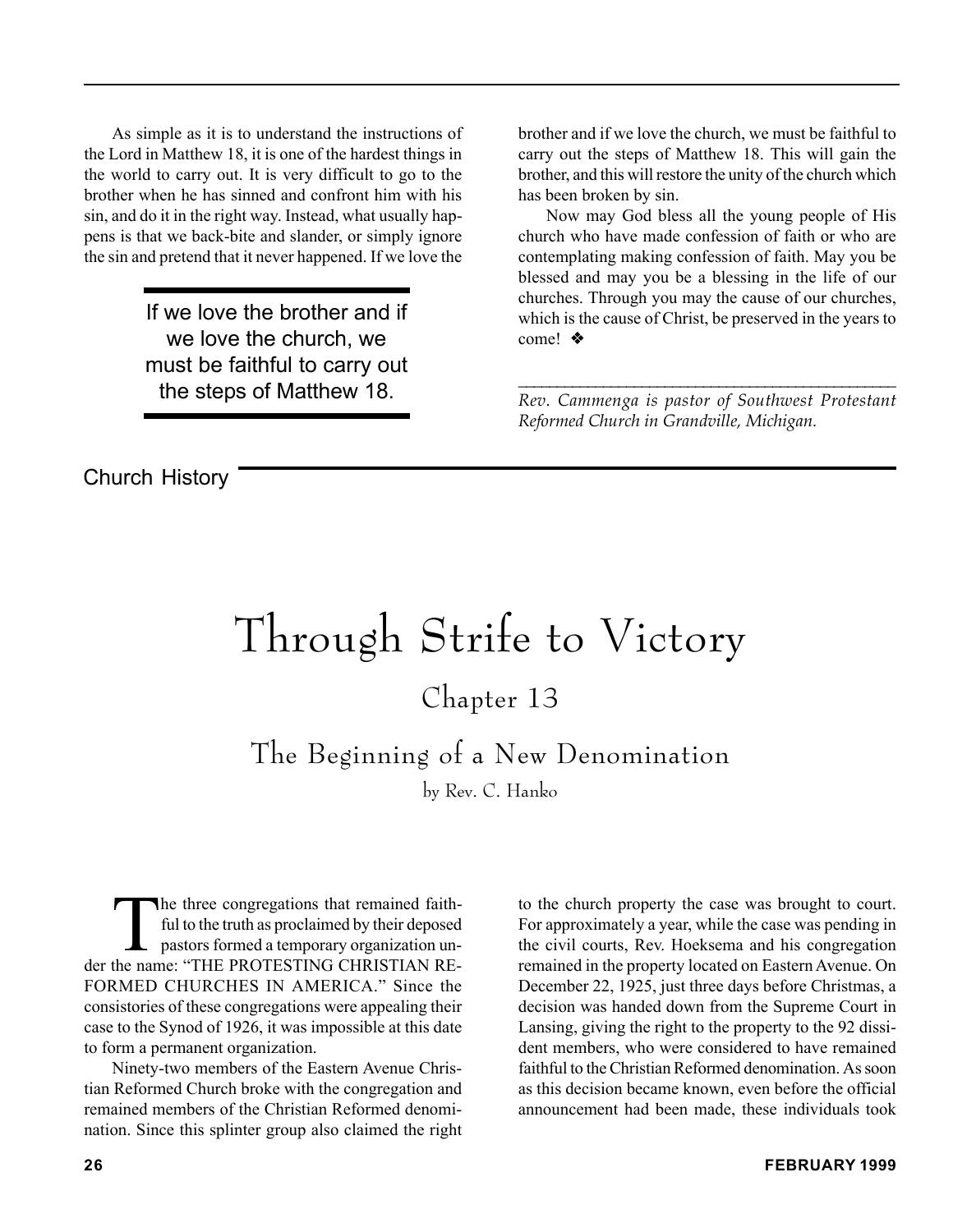

*First Protestant Reformed Church, built in 1926.*

over the church, placed a deputy at the door, and changed the locks.

As soon as the word had spread that the court had given the church property to the opposition both they and we gathered in quite a large number at the church. We found that a guard had already been placed at the only open door to bar any of us from entering. There was a lot of commotion, but to the best of my knowledge everything remained peaceful. There was one small incident, which was greatly blown out of proportion later. One of our men took hold of the overcoat of one of the opposition. When the man pulled away all the buttons of his coat were torn off and fell in the snow.

Immediately steps were taken by the consistory of the Protesting congregation to obtain a meeting place for the Christmas holiday and thereafter. When the day arrived, the members of the flock plowed through the snow to the community hall in Franklin Park, now known as the Martin Luther King Jr. Park. This building was so crowded at every service that many men stood up throughout the entire period of worship.

As soon as possible the congregation moved to the St. Cecilia building downtown. Since automobiles were still not very common, most of the congregation walked three miles to attend the services, and another three miles to return home. In fact, since three services were held on Sunday, there were some who attended all three, requiring a day's travel of eighteen miles. Yet no complaint was heard, because there were always along the way traveling companions who were filled with the same enthusiasm.

The St. Cecilia building was also crowded; the entire platform, the window seats, and even the balcony from which the minister could not be seen. were occupied. Every service was faithfully attended. There was a renewed zeal for the truth, a hunger for the preaching of the Word, and an enthusiasm such as is rarely found anywhere. The communion of saints took on a new meaning. A period of anxiety and strife was past, there were painful breaks with members of the family and with friends, but unity in the bond of faith and love was once more experienced. True, the words of

the Psalter came to mind, "Friend and lover are departed, dark and lonely is my way"; yet at the same time there was an internal joy and peace in the assurance that a reformation had finally come.

Soon after, lots were purchased on the corner of Fuller Avenue and Franklin Street for the purpose of



*The St. Cecilia building, temporary place of worship after eviction.*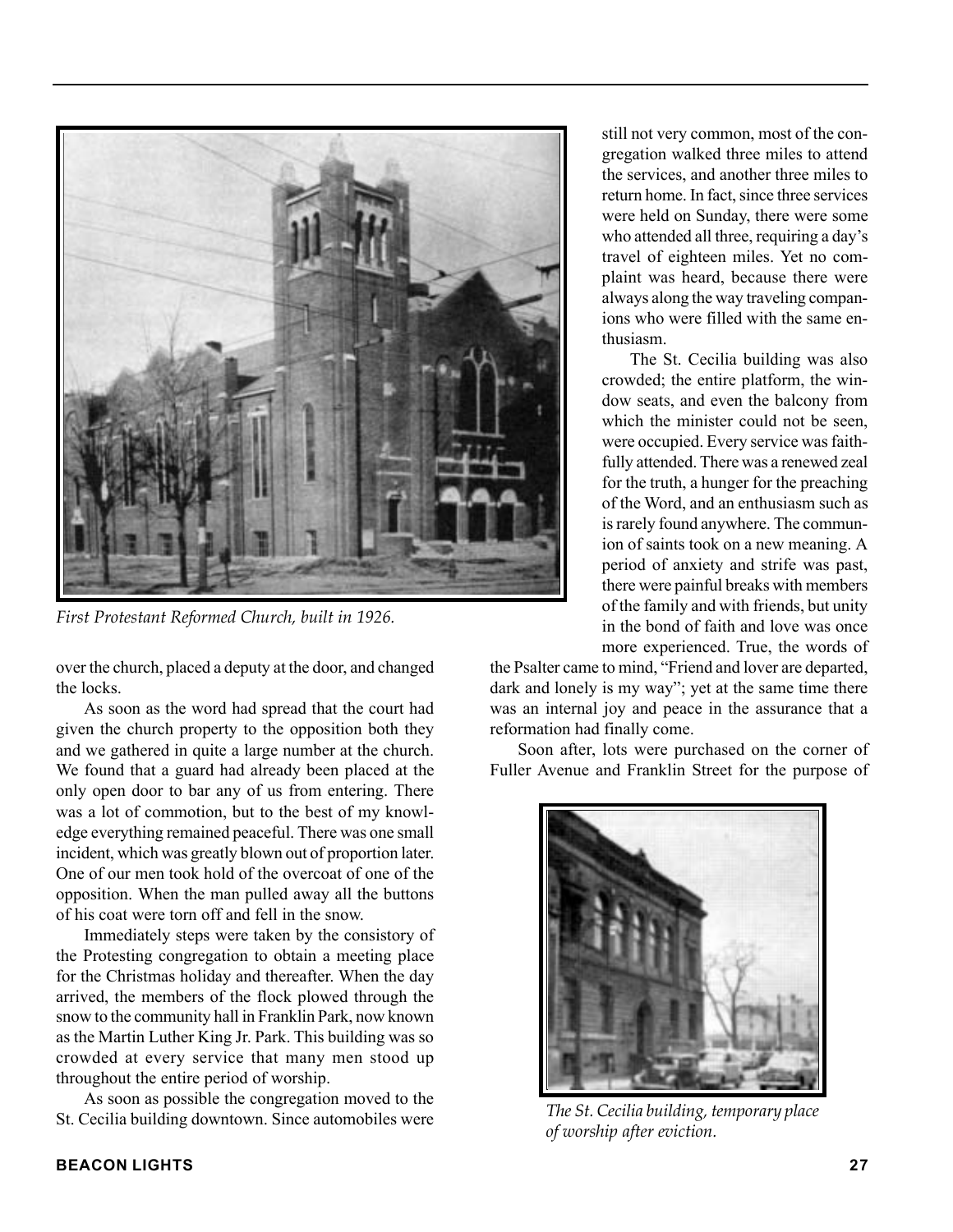building a place of worship. This was one block west of Calvin College, which at that time was located on Franklin between Benjamin and Giddings. This was also the end of the Franklin Street car line.

The members of the congregation gave generously, some in fact, almost beyond their means. The work began. Horses with plows dragged out dirt from day to day. Men with shovels worked diligently. Forms were set up for the cement to be poured. Soon the foundation of the building was laid and the church began to take shape and form.

In due time the basement of the new church edifice under construction at Fuller and Franklin was made suitable for worship services and a temporary roof was placed over the basement. Pillars took the place of the inside walls, making an auditorium large enough to hold the entire congregation. A number of folding chairs were obtained, some of which are still scattered throughout our churches, and once more the congregation met under its own roof, such as it was. Besides the still crowded conditions, whenever it rained water dripped from the not too tightly sealed roof, creating a bit of disturbance in various parts of the auditorium.

In February of 1927 the church edifice was completed and dedicatory services were held.

In Hope the part of the congregation that remained with their minister, Rev. George Martin Ophoff, now met in a school house, across from the Christian Reformed Church. One Sunday morning one of our seminary students made the mistake of going to the consistory room of the Christian Reformed Church, and discovered only



*Left to right: Reverends Verhil and Vos, initial seminary graduates.*

just before the service was to begin that he was in the wrong building, and was awaited across the road.

In June of 1925, as soon as the school term was finished in Calvin, our seminary opened its doors with three professors and ten students. For a short time the school met in the basement of the Eastern Avenue Church. Rev. Hoeksema taught four subjects on Monday afternoon and Rev. Ophoff taught four subjects on Wednesday afternoon. Rev. Henry Danhof taught eight subjects Friday. Since Rev. Danhof had to come all the way from Kalamazoo by interurban, he preferred to take up the whole day for teaching which accounts for the numerous subjects taught by him, in distinction from the four taught by the other ministers. Because there was an ever increasing demand for preachers, the professors were eager to prepare men for the ministry as soon as possible.

Throughout the country there were many who could not reconcile themselves with the decisions of the Synod of 1924 on the theory of common grace, nor could they understand the hasty deposition of men who were declared to be fundamentally Reformed. Calls came from various areas requesting that Rev. Hoeksema come and explain to them the recent controversy and the truth of Scripture and the Confessions in regard to the issue of the day. In a comparatively short time churches were organized in Michigan, Illinois, Wisconsin, Iowa, Minnesota, and California. Later others, like Lynden, Washington in 1950 were added to the denomination.

It may be added here, that Rev. Henry Danhof remained with the churches only during the temporary organization, but when they organized as THE PROTES-TANT REFORMED CHURCHES IN AMERICA, his congregation remained an independent church.

Two of our older men, Rev. Gerrit Vos and Rev. William Verhil, were made eligible for a call after being two years in the seminary, with the understanding that as soon as possible they would return to finish their studies. Rev. Vos served for two years in Sioux Center, Iowa, and Rev. Verhil served for two years in Hull, Iowa.

After four years the first class of six students graduated from the seminary and obtained charges in our churches. Since that time a large number of students have been trained and prepared for the ministry, many of whom are still serving our churches. ❖

*Rev. Hanko is an emeritus minister of the Protestant Reformed Churches of America and is a member of Hudsonville Protestant Reformed Church in Hudsonville, Michigan.*

*\_\_\_\_\_\_\_\_\_\_\_\_\_\_\_\_\_\_\_\_\_\_\_\_\_\_\_\_\_\_\_\_\_\_\_\_\_\_\_\_\_\_\_\_\_\_\_\_\_*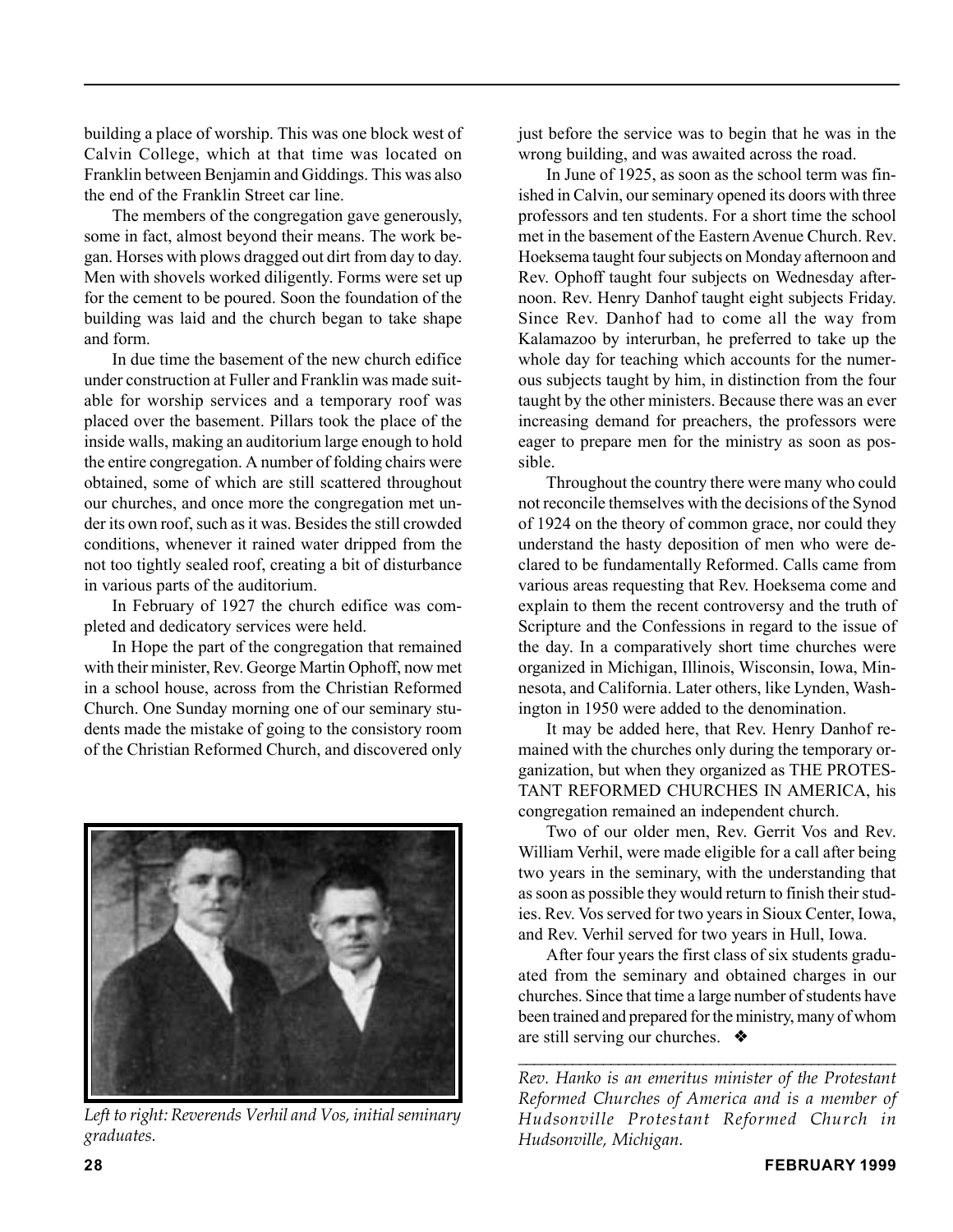### Christians in the Ukraine by J.P. de Klerk

The history of the Ukraine be-<br>gins somewhere in the elev-<br>enth century. The name gins somewhere in the elevmeans "Russian frontier country" but it is very nationalistic and independent. For this it had to fight many wars to defend itself against numerous enemies. With that it had also to defend the Christian religion. Before it became one people it had to defend itself already against armies on horseback from Iran (seven centuries before Christ), and after them they were terrorized by other armies, and occupied. In 375 after Christ came the Huns (from Asia), the Bulgars, Hungarians, etc.

Finally, the city of Kiev was founded, which became the center of the nation. Attacks by neighboring peoples continued. The Church once had to defend itself against the Poles, who wanted to force the Ukrainians to become Roman Catholic, but they refused. In their Orthodox Christian religion they try to follow in the footsteps of Peter and Paul as disciples of Jesus Christ. There are many paintings of these two Apostles, inside and outside of their Churches. They are well maintained, as decorations.

The central Church of Kiev, which you see in the picture, is a good example. This building is at the same time a seminary (with dormitory). The Orthodox Church has about six million members.

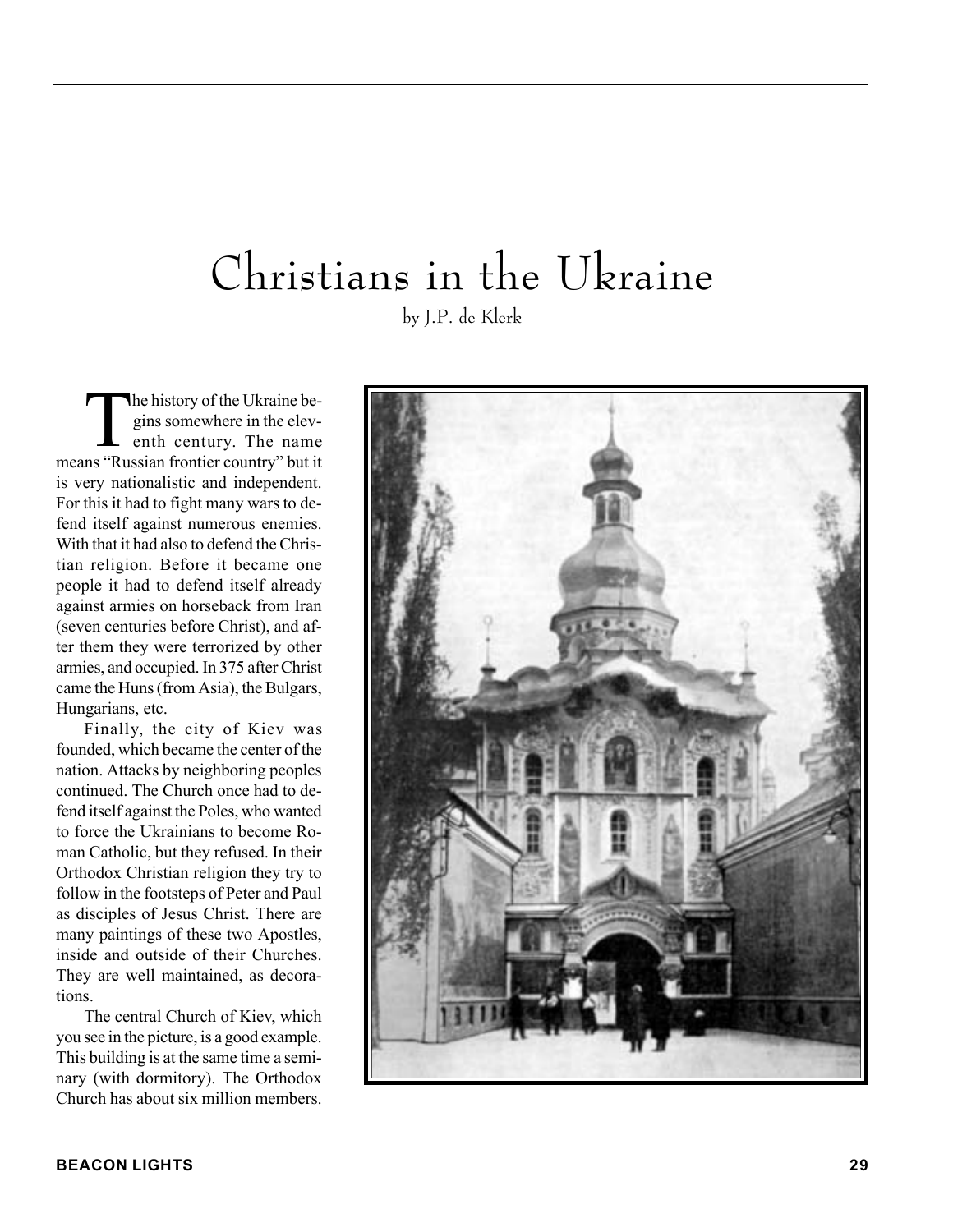There are also Russian Orthodox Churches, which are still under Communist control. Their head is Metropolite Filaret, who is *not* a religious man and works together with Communist activists, who demand of the ministers that they must preach against the Jews. They have refused to do that. The people who go to the Churches are often molested by activists. The promised religious freedom has become a lie.

In the Western part of the Ukraine exist some Roman Catholic Churches (a minority of Russians and people of Polish descent).

The capital Kiev has seven universities, with branches in the city of Lvov. Half of the Russian navy lies in the harbors of the Ukraine (Odessa, Nikolajev, Sebastopol, Kertsj and Zjdanov). There are also the nuclear weapons. ❖

*\_\_\_\_\_\_\_\_\_\_\_\_\_\_\_\_\_\_\_\_\_\_\_\_\_\_\_\_\_\_\_\_\_\_\_\_\_\_\_\_\_\_\_\_\_\_\_\_\_\_\_\_\_\_\_\_\_\_\_\_\_\_\_\_\_ J.P. de Klerk is an author and journalist from Ashhurst, New Zeeland.*



### Church News

### **Church News**

#### BAPTISMS

"He that believeth and is baptized shall be saved."

Mark 16:16

#### The sacrament of Holy Baptism was administered to:

Richard Shawn, son of Mr. & Mrs. Rick Van Baren— Faith, MI

- Colten Henry, son of Mr. & Mrs. Todd Miedema— Georgetown, MI
- Zachary Scott, son of Mr. & Mrs. Scott Lubbers— Georgetown, MI
- Ruth Esther, daughter of Mr. Jim Koerner—Southeast, MI

Leah Ann, daughter of Mr. & Mrs. Don Kuiper— Southeast, MI

Jack Robert, son of Mr. & Mrs. Dirk Westra—Southwest, MI

#### CONFESSIONS OF FAITH

"…and with the mouth confession is made unto salvation."

Romans 10:10

#### Public profession of faith in our Lord Jesus Christ was made by:

Jean Wodzinski—Bethel, IL Mrs. Mary Flint—Lynden, WA

MARRIAGES "…and they twain shall be one flesh."

Matthew 19:5

United in the bonds of Holy Matrimony were: Mr. Scott DeJong and Miss Jill Te Grotenhuis—Hull, IA Mr. Jay Kalsbeek and Miss Lora Campbell—Loveland, CO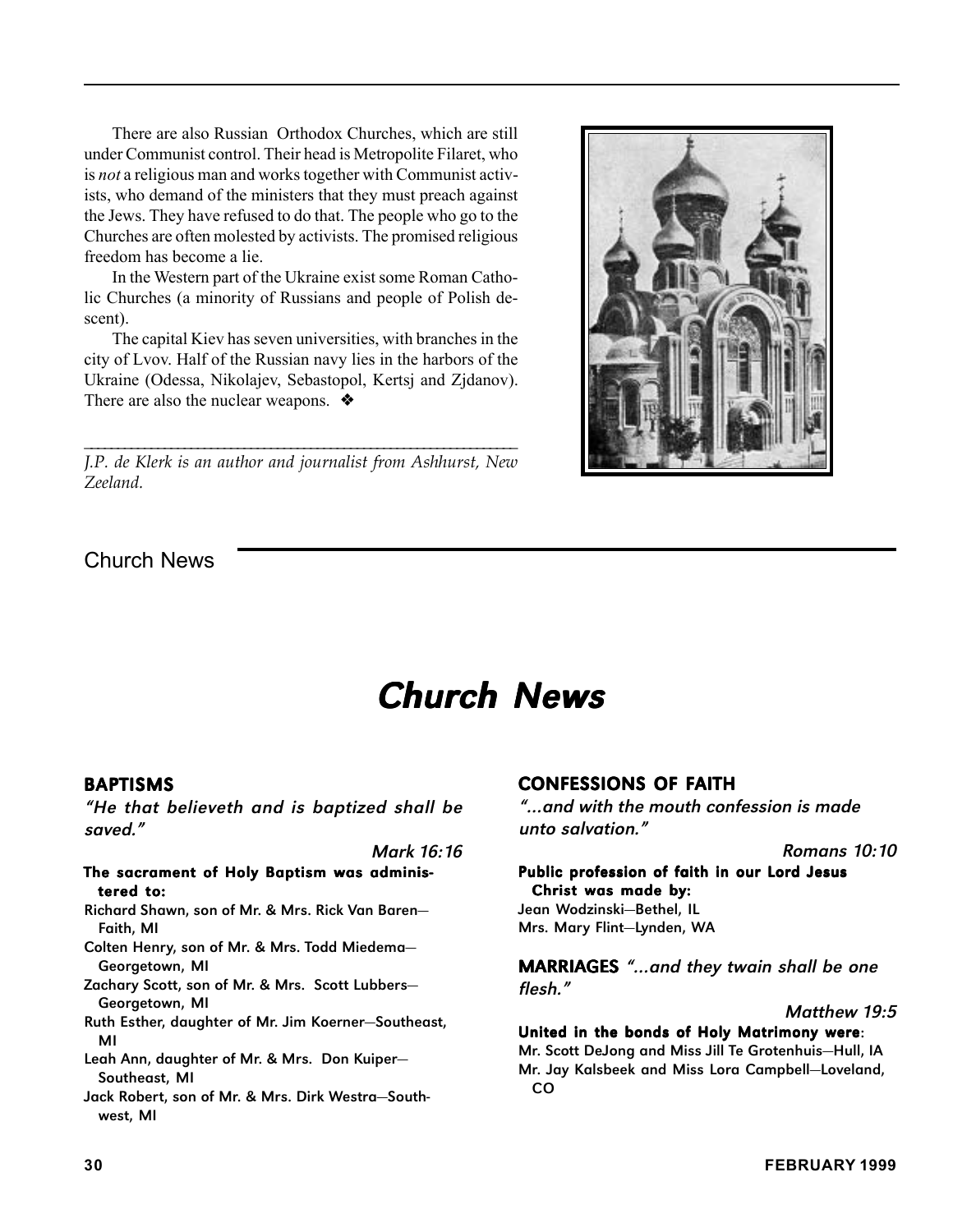### The Folly of Pride

*<i>I* am the best—<br><sup>*o*'er all the re</sup> *o'er all the rest.*

*I win the game though cheaters blame.*

*I know the most— 'tis not a boast.*

*I even see best dressed is me!*

*Though truly writ, how can be it, this poem ends—*

*I have no friends?* ❖

*\_\_\_\_\_\_\_\_\_\_\_\_\_\_\_\_\_\_\_\_\_\_\_\_\_\_\_\_\_\_\_\_\_\_\_\_\_\_\_\_\_\_\_\_\_\_ Connie is the mother of 5 children and attends Hope Protestant Reformed Church in Walker, Michigan.*

Kids' Page **The LIGHTS** For the LIGHTS For the LIGHTS . . . let it shine!

by Connie Meyer

- 1. In Proverbs 28:25, "…he that putteth his trust in the Lord shall be made  $\qquad$  "?
- 2. In Proverbs 28:25, he who has "…a proud heart stirreth up  $\frac{m}{2}$ ?
- 3. & 4. In Proverbs 22:4, "By \_\_\_\_\_ and the \_\_\_\_\_ of the Lord are riches, and honor, and life."
- 5. In Proverbs 13:10, "…by pride cometh \_\_\_\_\_"?
- 6. In Proverbs 21:4, what kind of heart is sin?
- 7. In Proverbs 13:10, "...with the well advised is \_\_\_\_\_"?